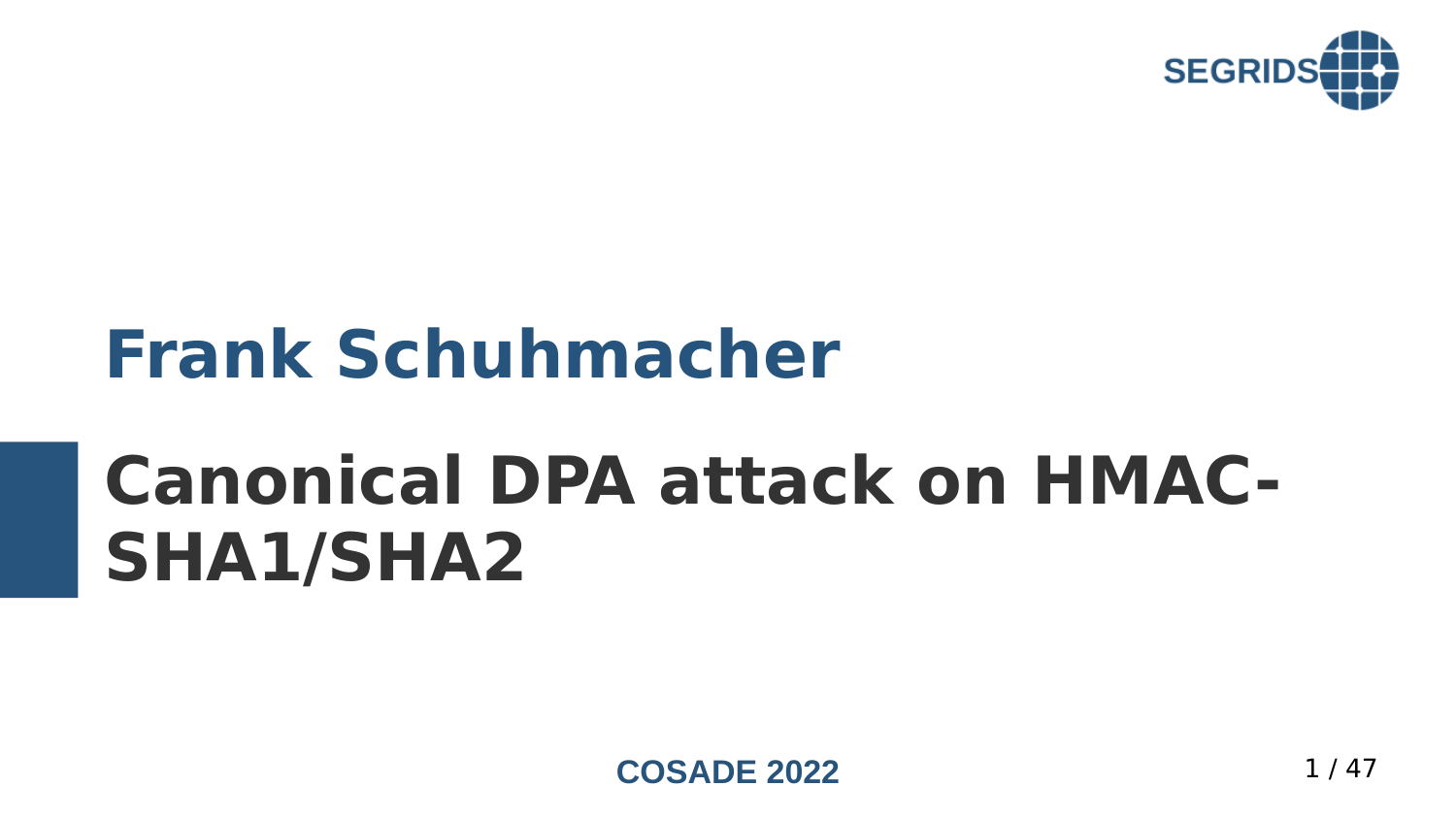

# **Outline**

- HMAC-SHA256
- New attack strategy
- Attack demonstration on the Bq27Z561 battery IC
- Alternative approach to accessory authentication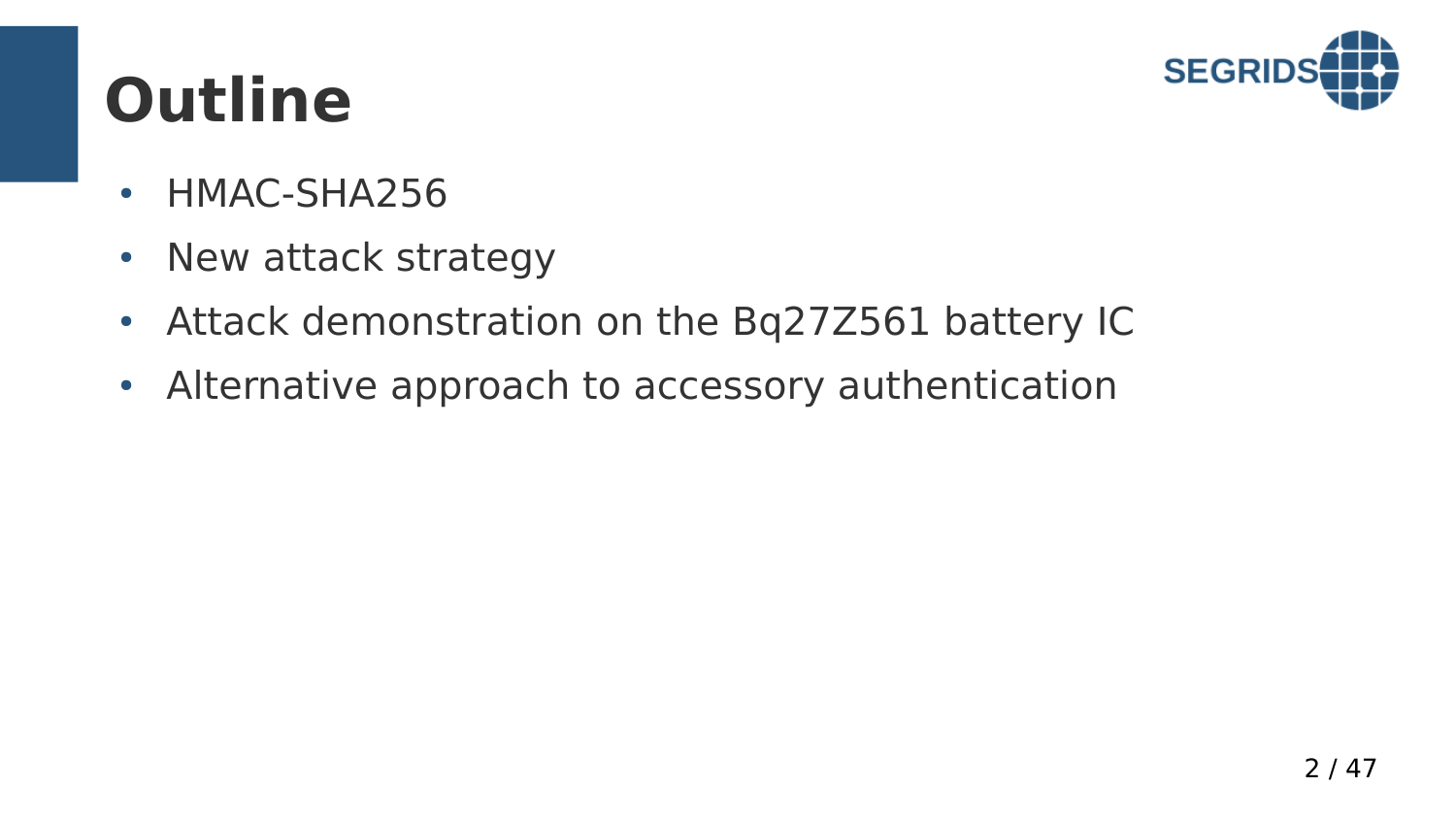

Authentication use case: battery counterfeit prevention

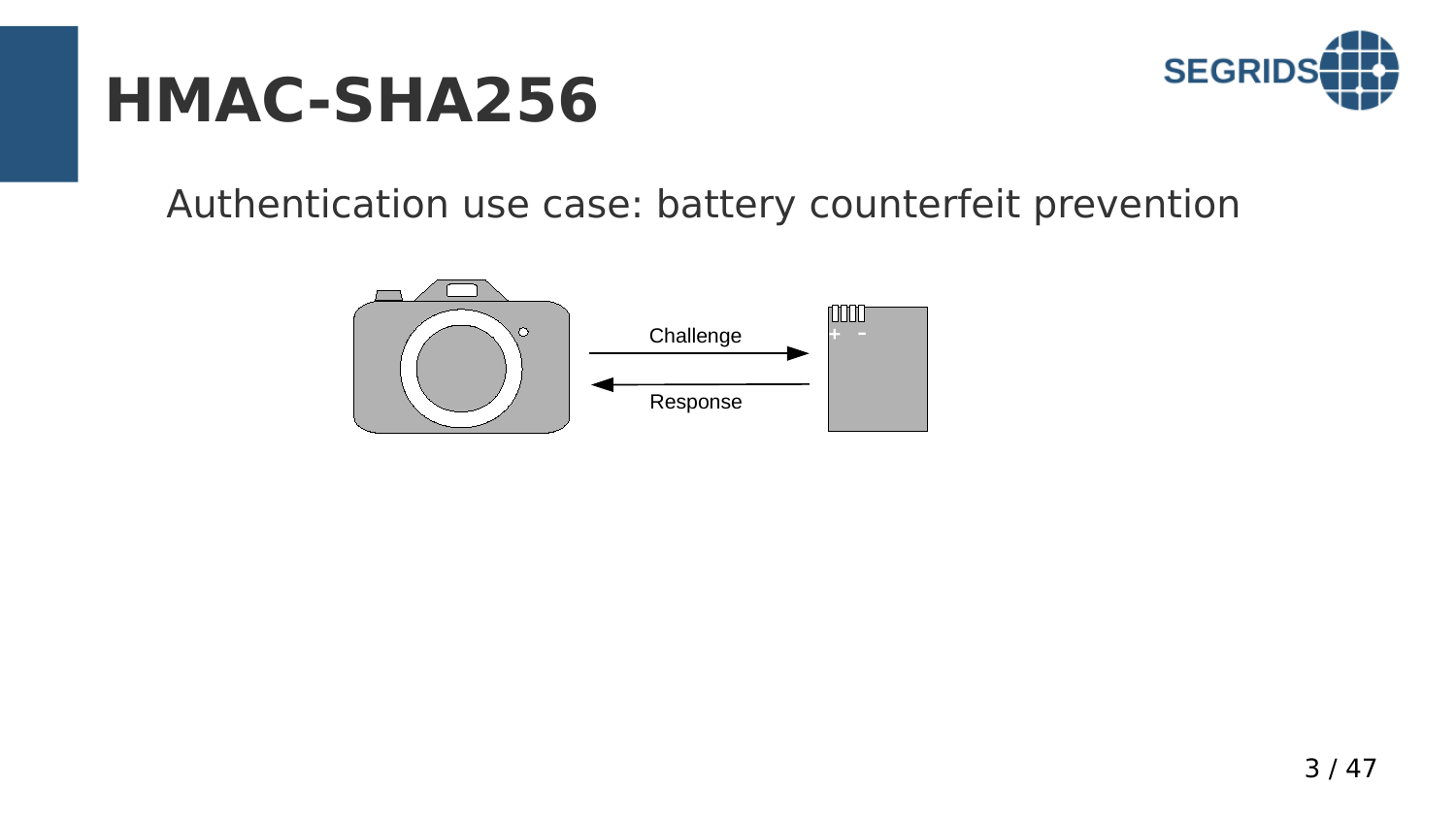

Authentication use case: battery counterfeit prevention



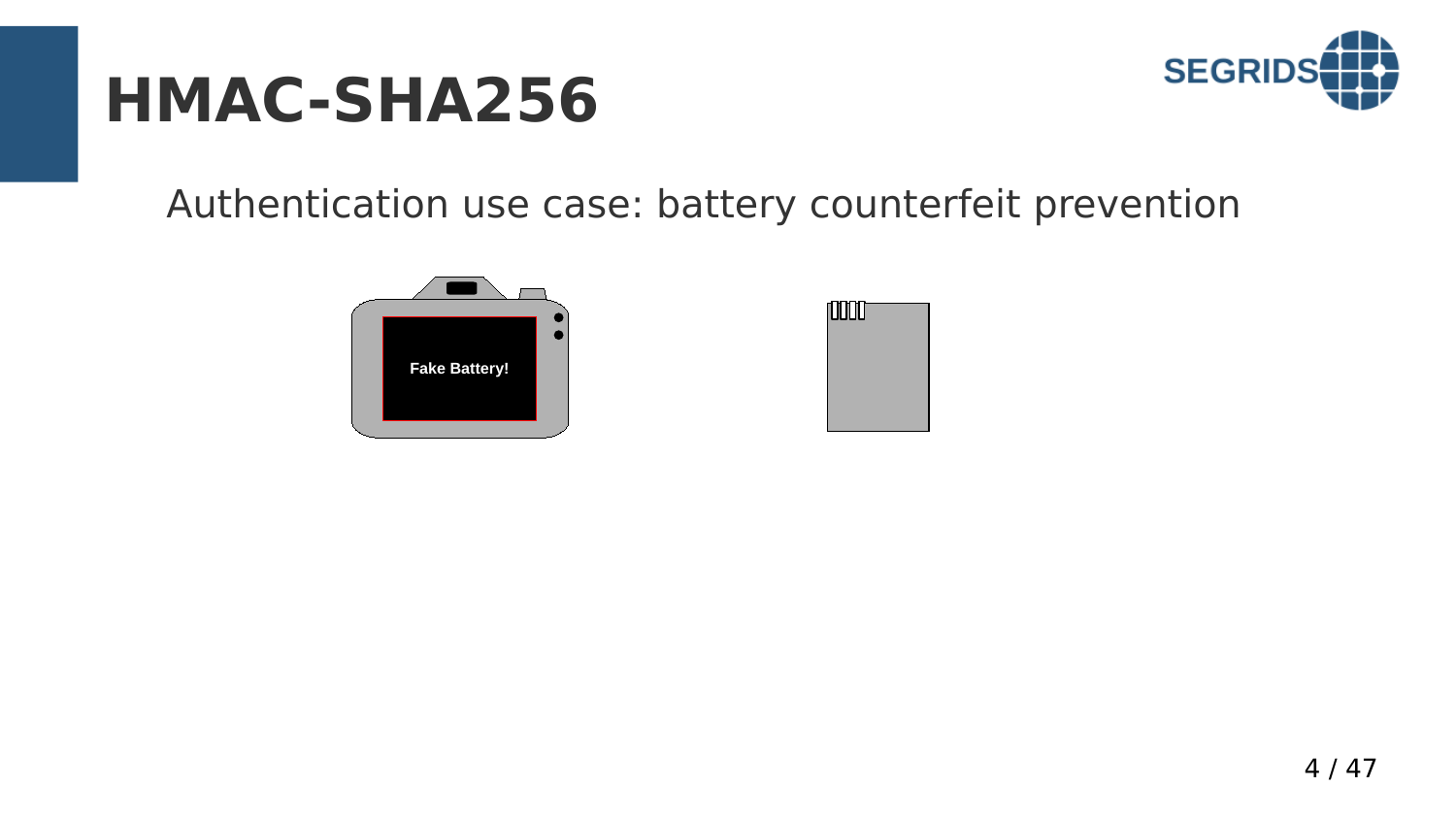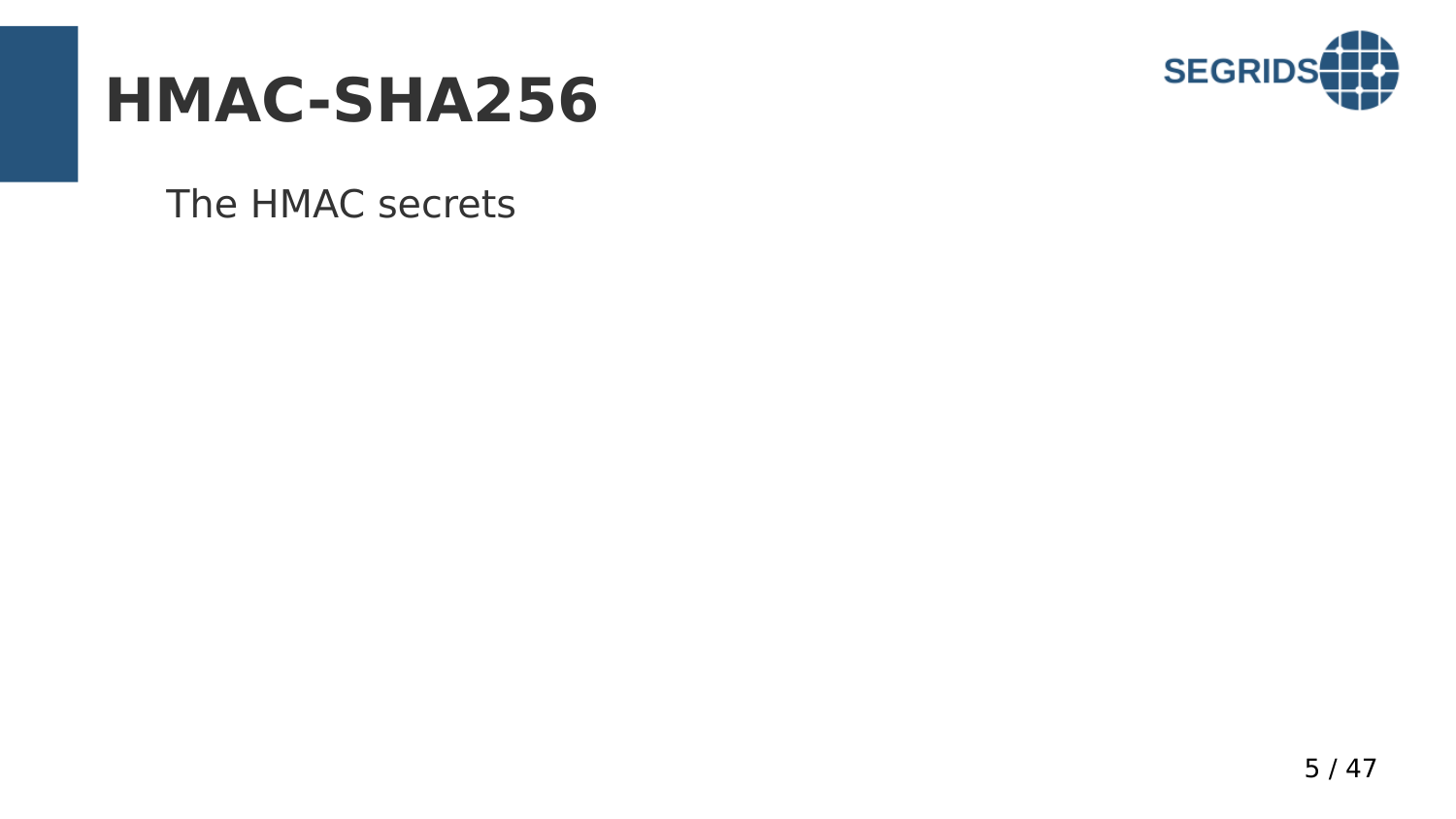

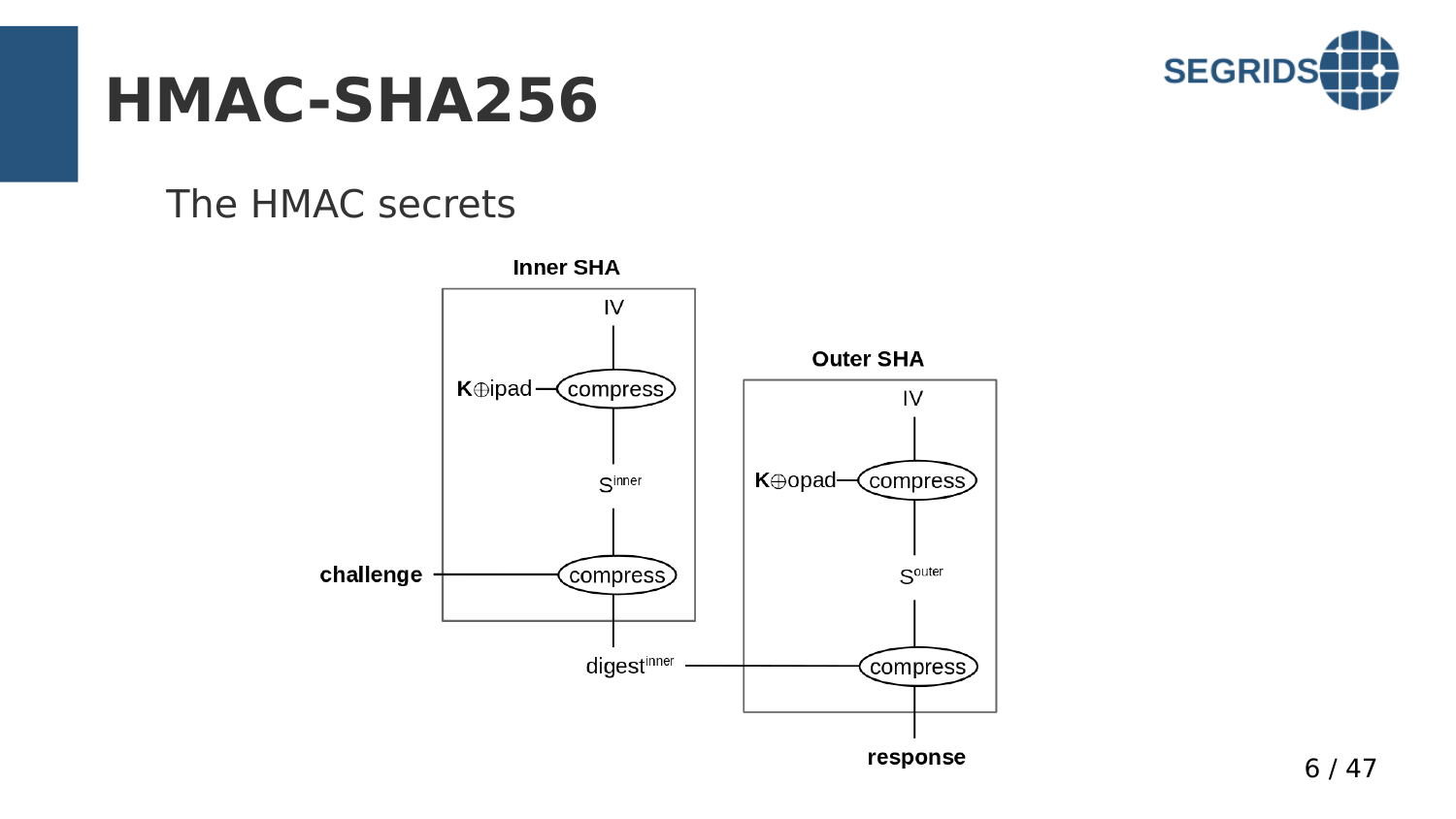

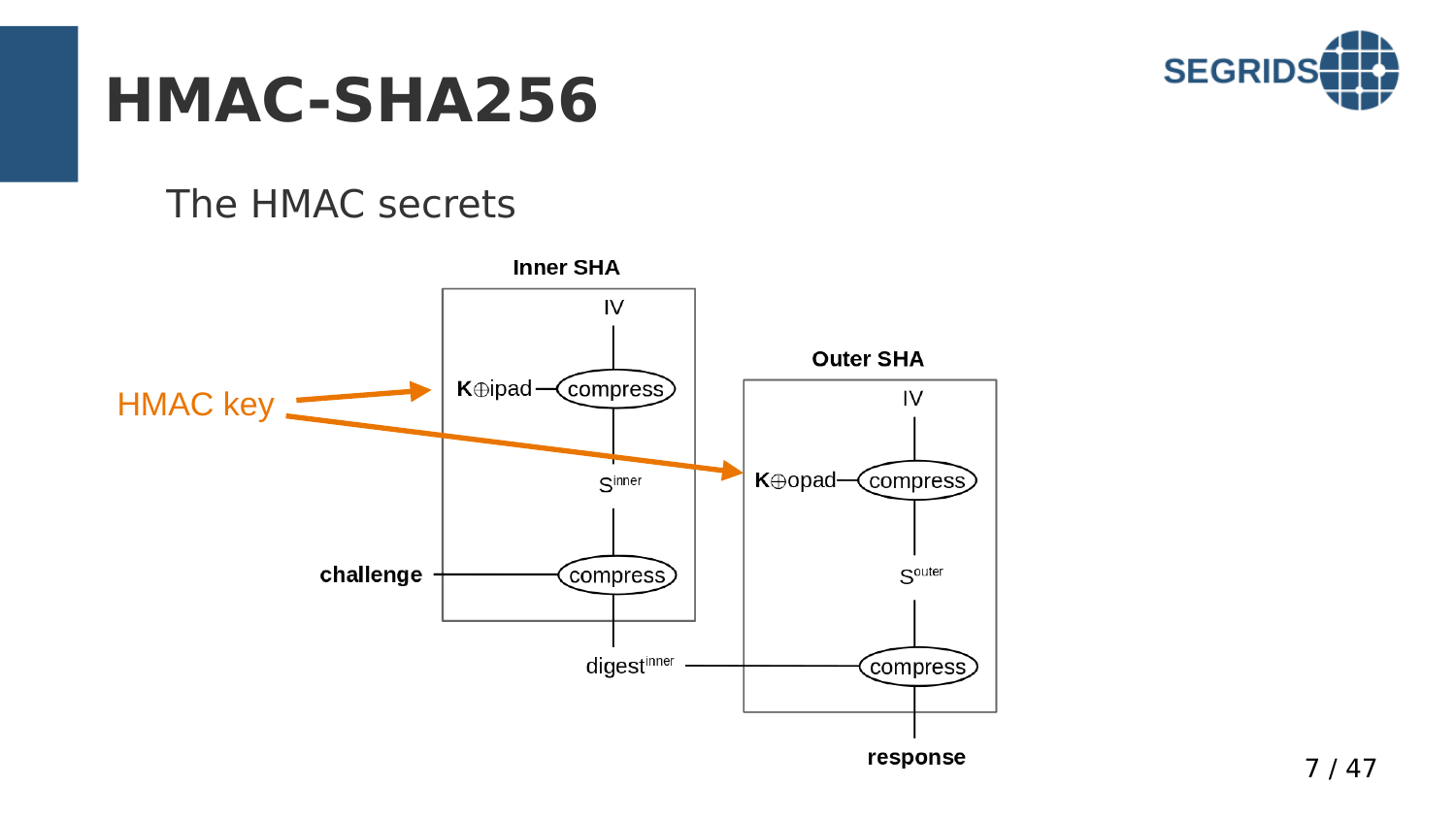

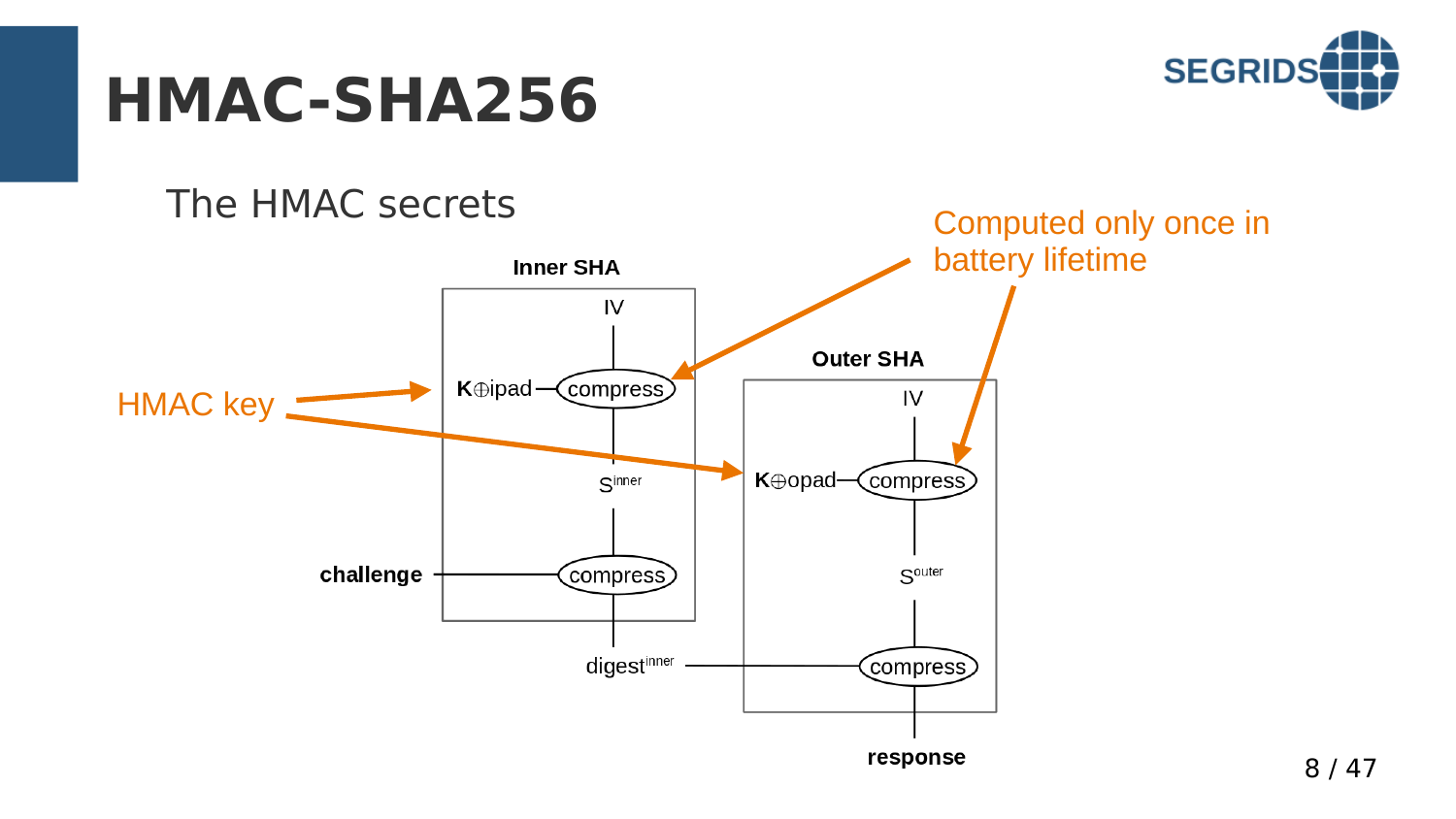

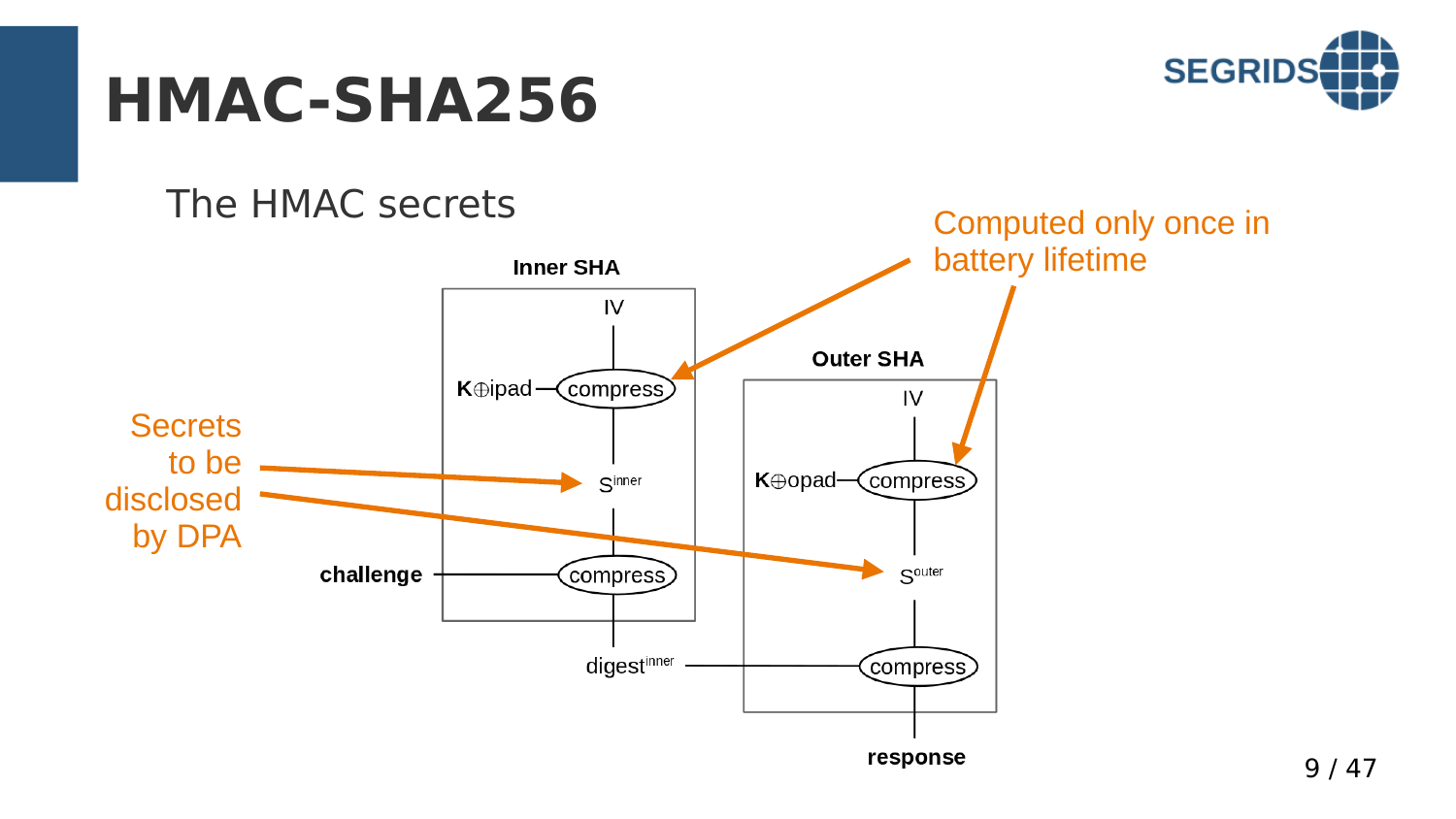

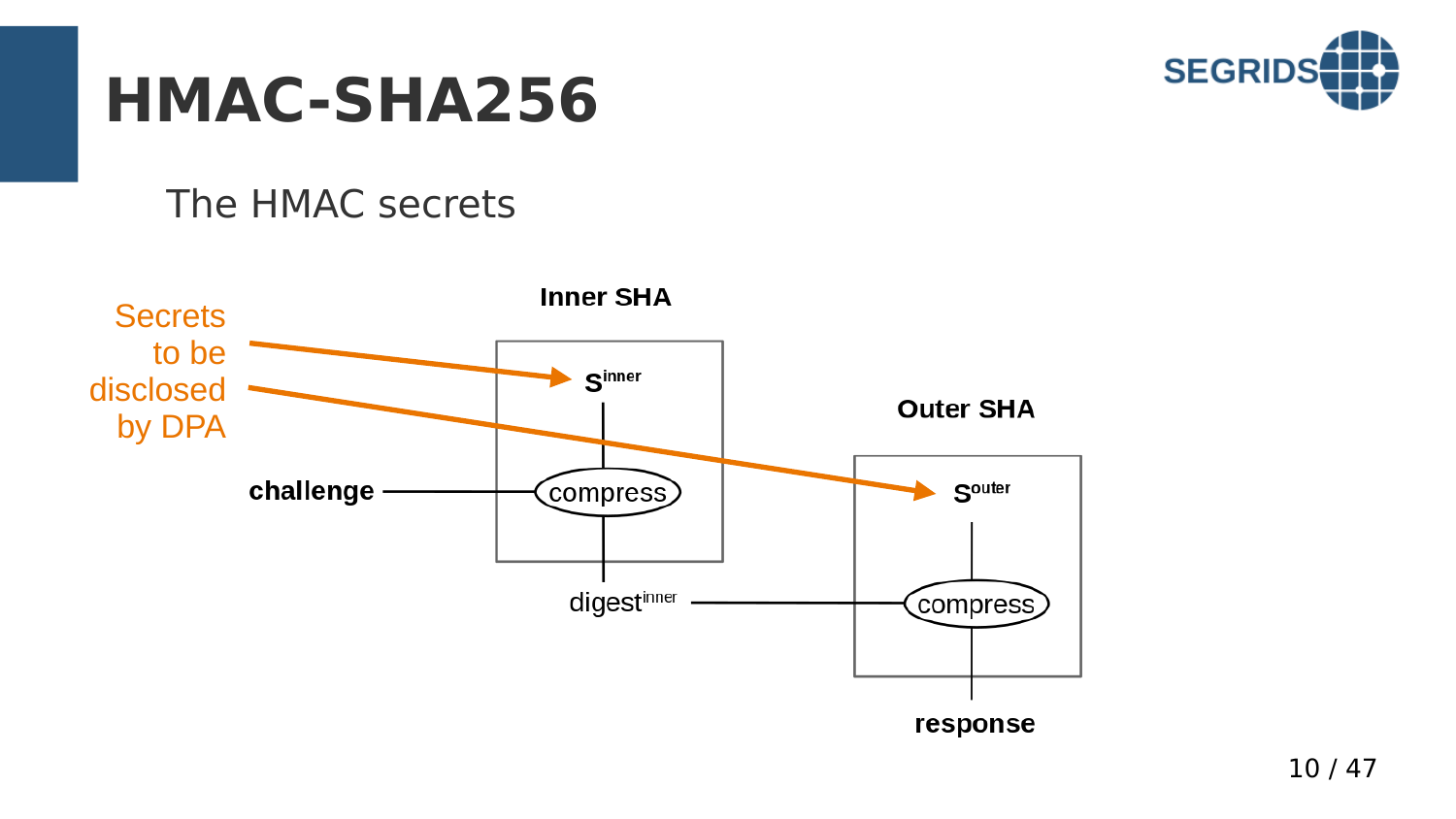

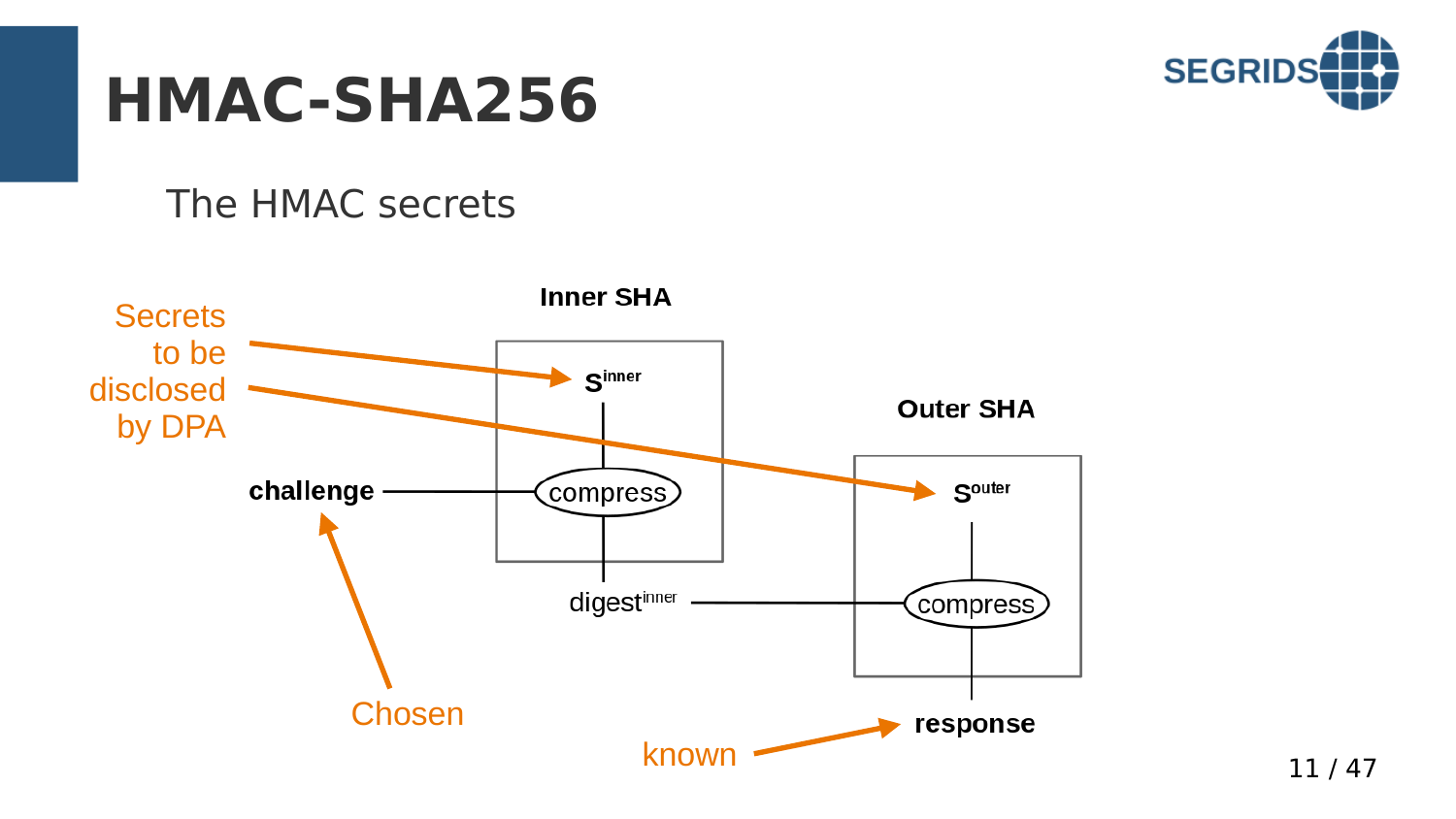## **HMAC-SHA256**

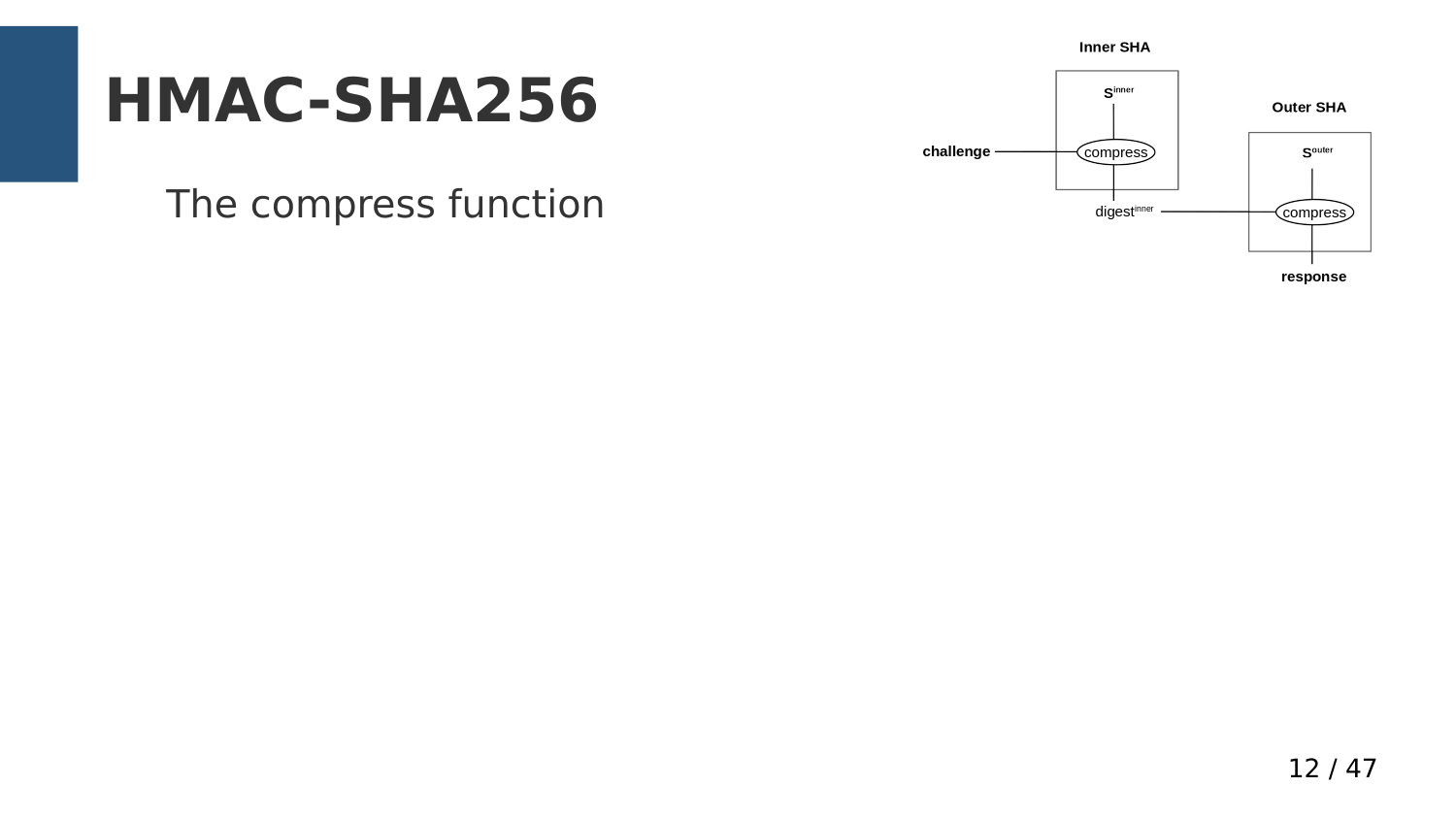## **HMAC-SHA256**

The compress function

1 Extend **challenge** to 64 words.

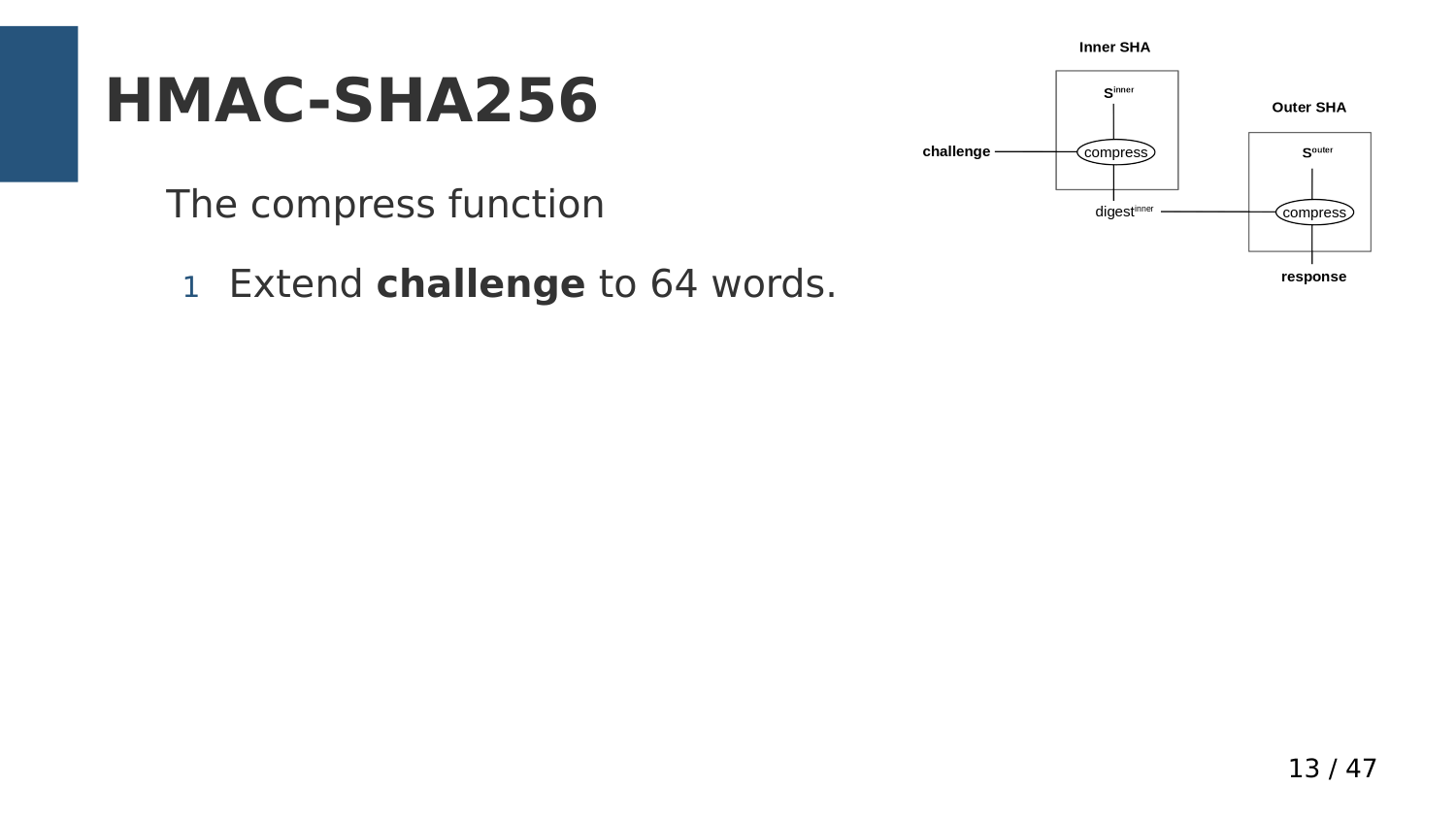## **HMAC-SHA256**

- 1 Extend **challenge** to 64 words.
- 2 (a,b,c,d,e,f,g,h) := **Sinner**

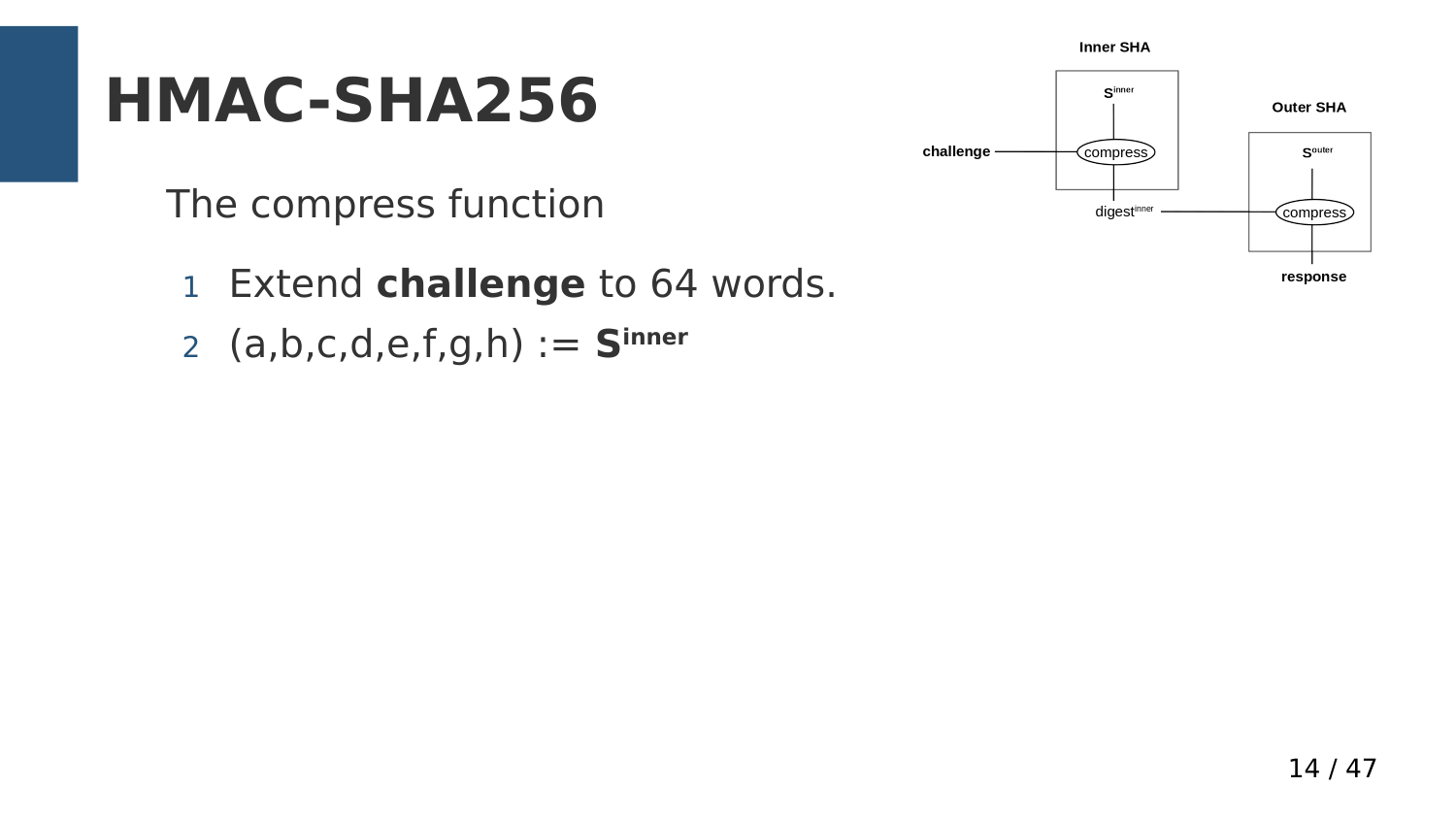## **HMAC-SHA256**

- 1 Extend **challenge** to 64 words.
- 2 (a,b,c,d,e,f,g,h) := **Sinner**
- 3 Do 64 times:



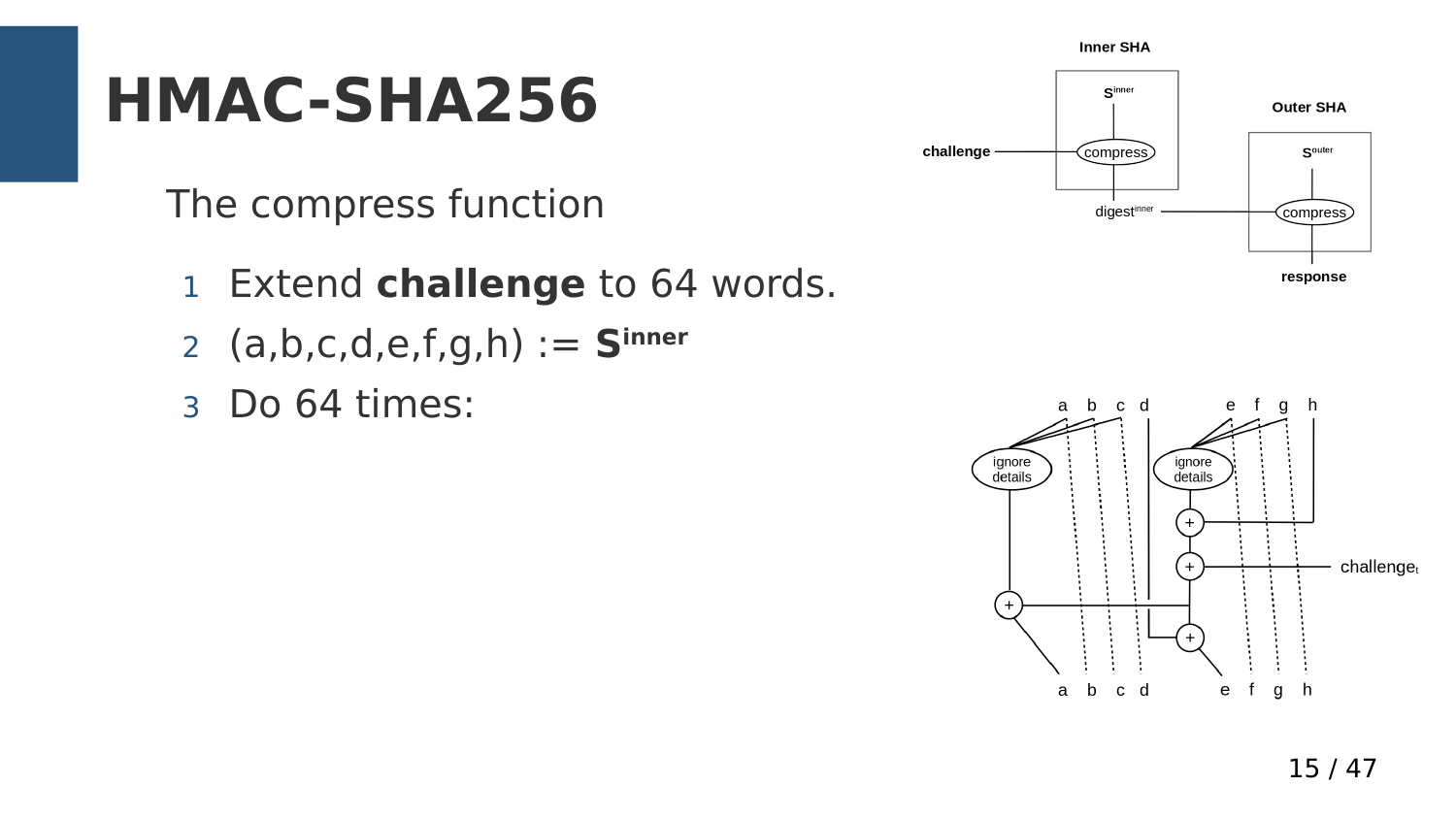## **HMAC-SHA256**

- 1 Extend **challenge** to 64 words.
- 2 (a,b,c,d,e,f,g,h) := **Sinner**
- 3 Do 64 times:





$$
4 \ \text{digest}^{\text{inner}} := (a, b, c, d, e, f, g, h) + \mathbf{S}^{\text{inner}}
$$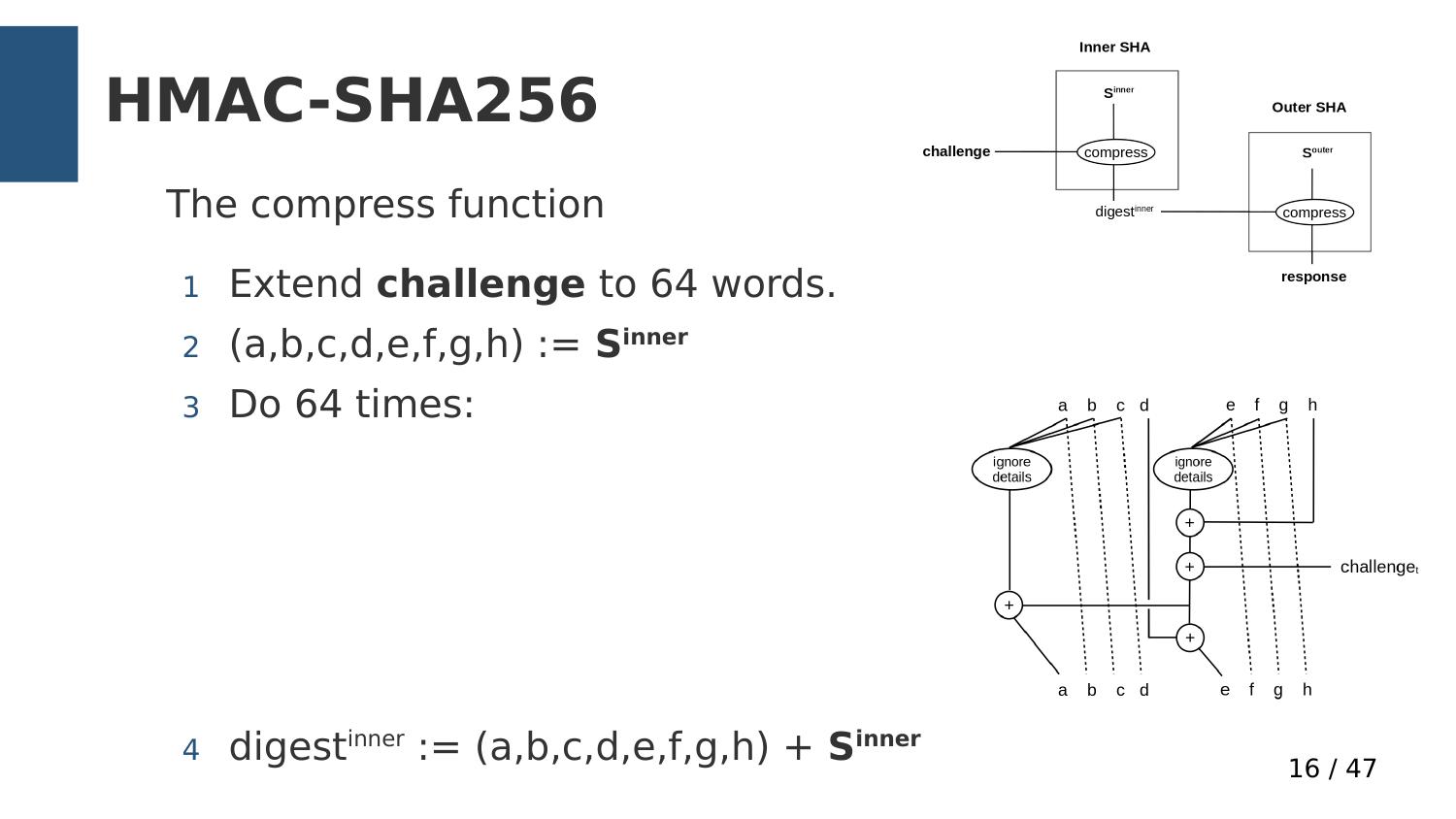Persistent versus ephemeral variables:

- a and e are persistent
	- $d_{t+3} = c_{t+2} = b_{t+1} = a_t$
	- $h_{t+3} = g_{t+2} = f_{t+1} = e_t$



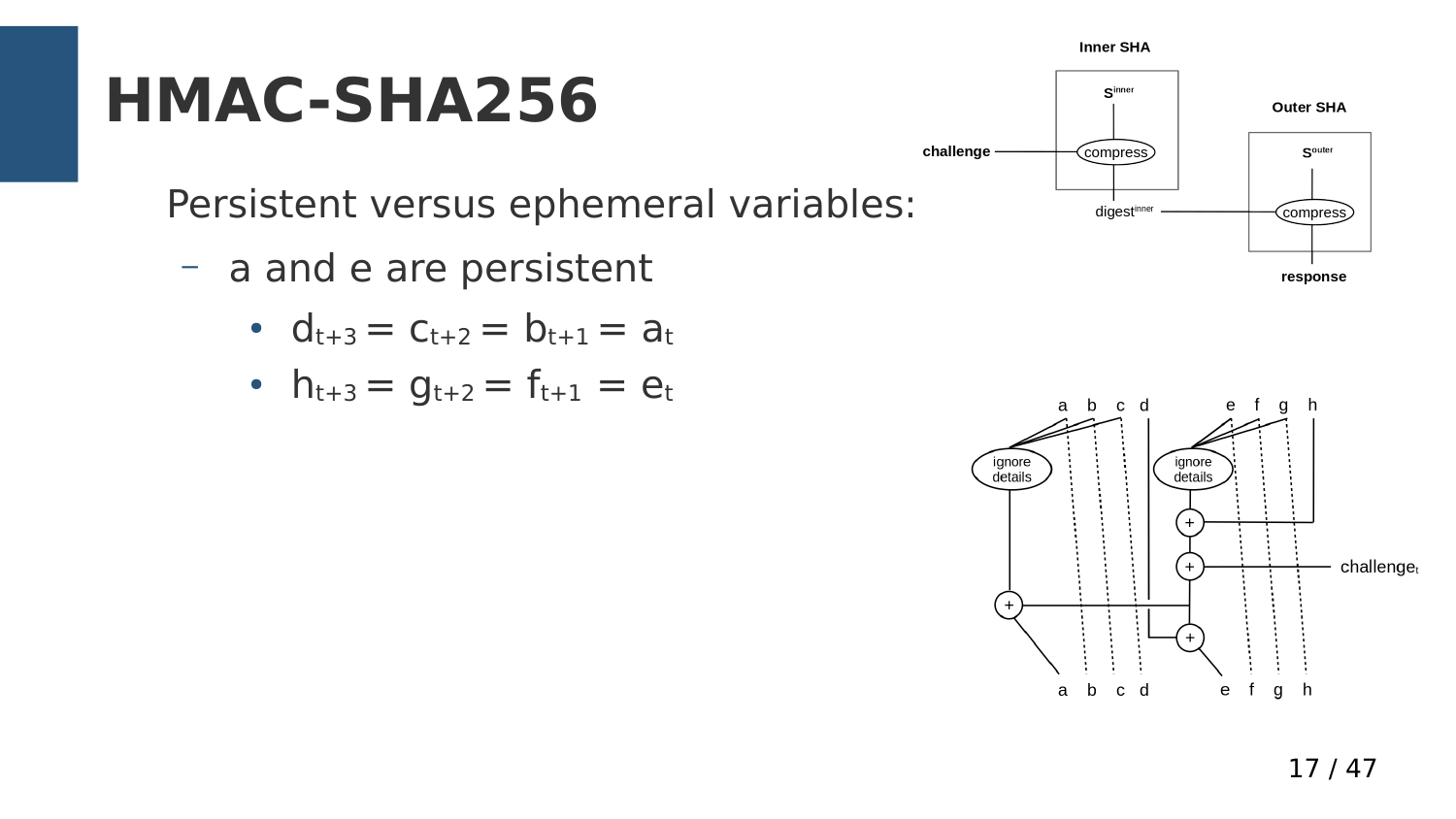Persistent versus ephemeral variables:

- a and e are persistent
	- $d_{t+3} = c_{t+2} = b_{t+1} = a_t$
	- $h_{t+3} = g_{t+2} = f_{t+1} = e_t$
- Intermediates of "ignore details" are ephemeral



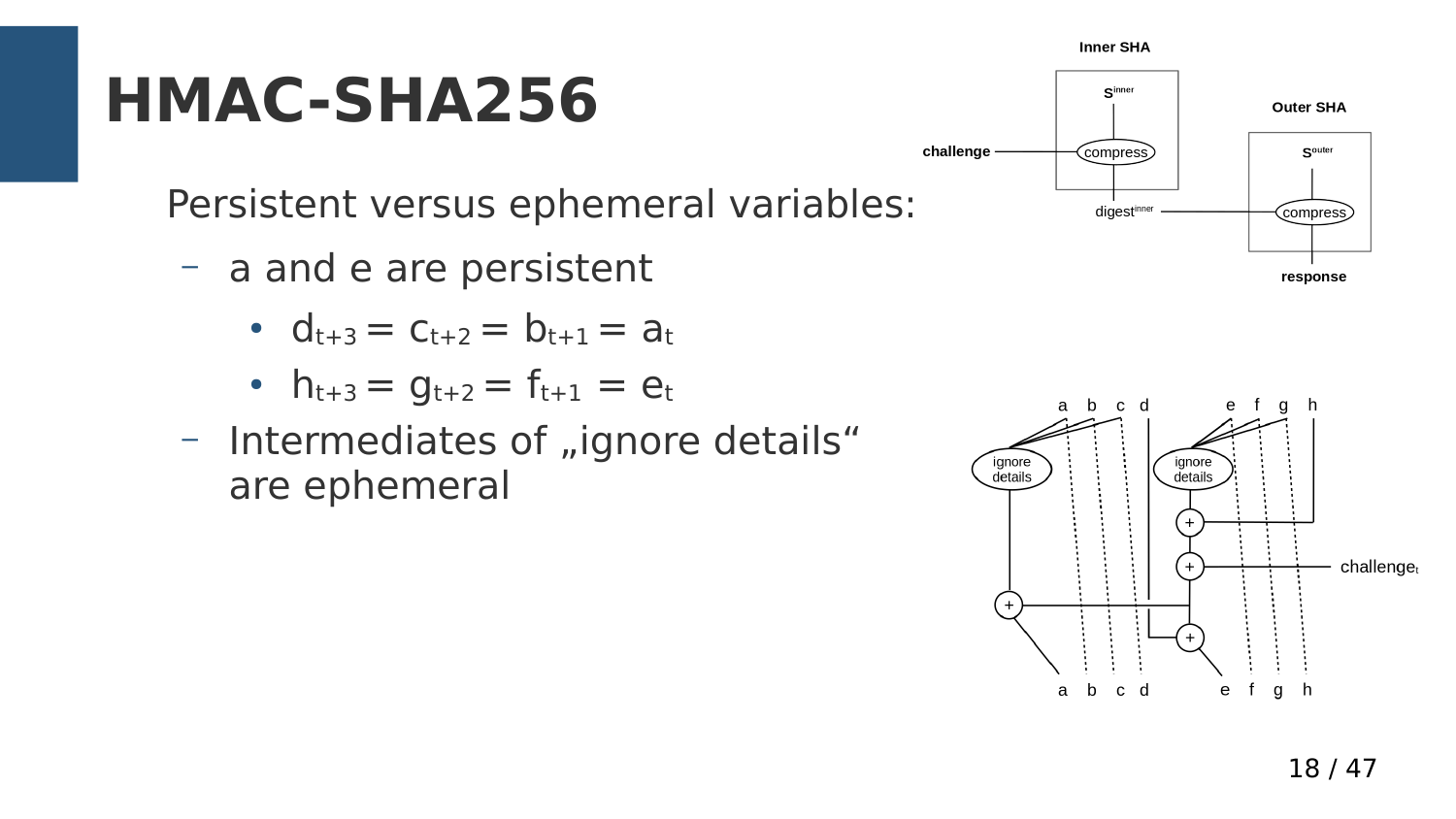Persistent versus ephemeral variables:

- a and e are persistent
	- $d_{t+3} = c_{t+2} = b_{t+1} = a_t$
	- $h_{t+3} = g_{t+2} = f_{t+1} = e_t$
- Intermediates of "ignore details" are ephemeral
- Hamming distance is ephemeral



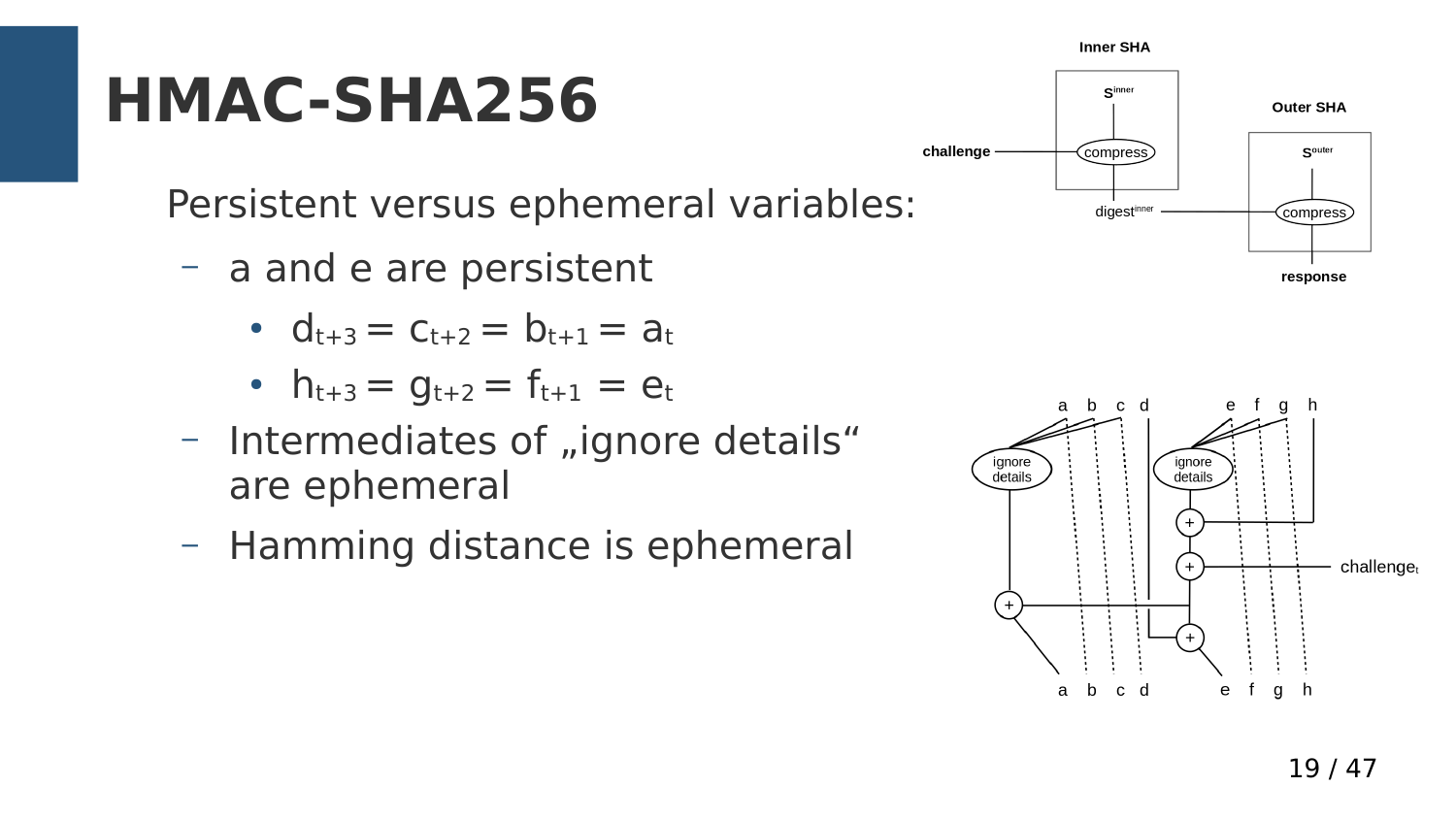Persistent versus ephemeral variables:

- a and e are persistent
	- $d_{t+3} = c_{t+2} = b_{t+1} = a_t$
	- $h_{t+3} = g_{t+2} = f_{t+1} = e_t$
- Intermediates of "ignore details" are ephemeral
- Hamming distance is ephemeral

**NEW:** DPA only targeting persistent variables



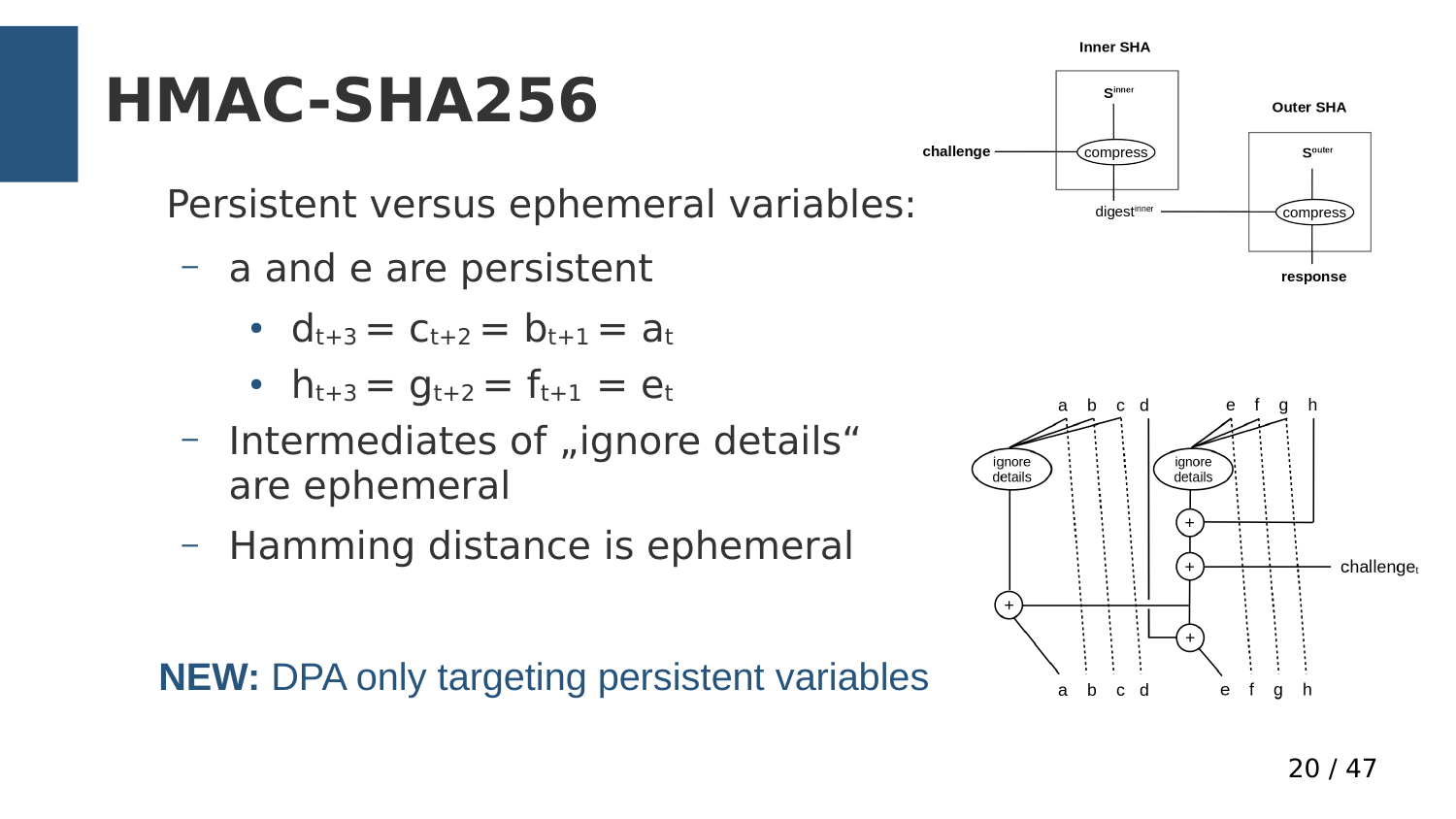

Example: Leakage of  $a_4$  and  $e_4$  in rounds 3...7

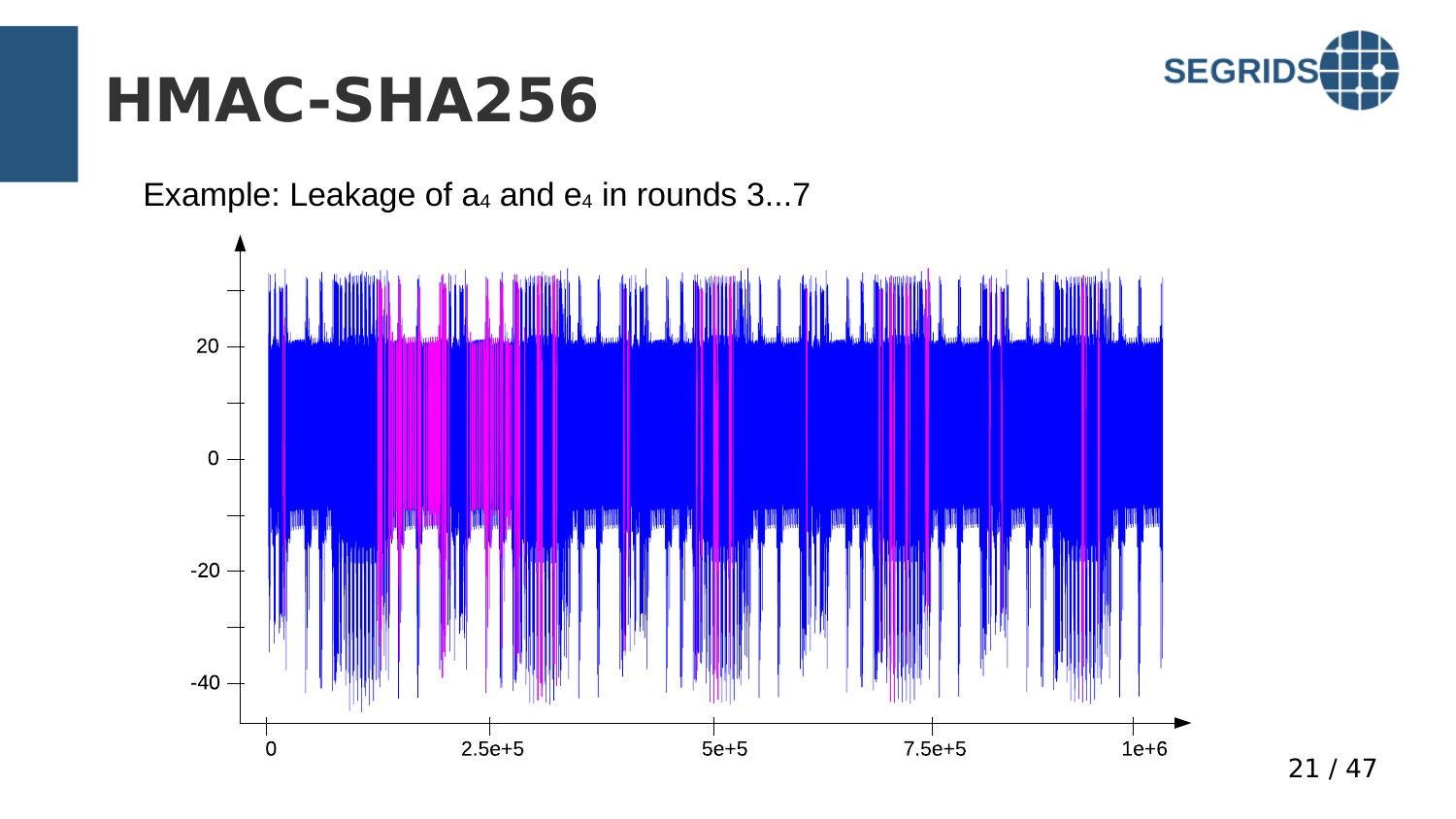

# **Outline**

- HMAC-SHA256
- New attack strategy
- Attack demonstration on the Bq27Z561 battery IC
- Alternative approach to accessory authentication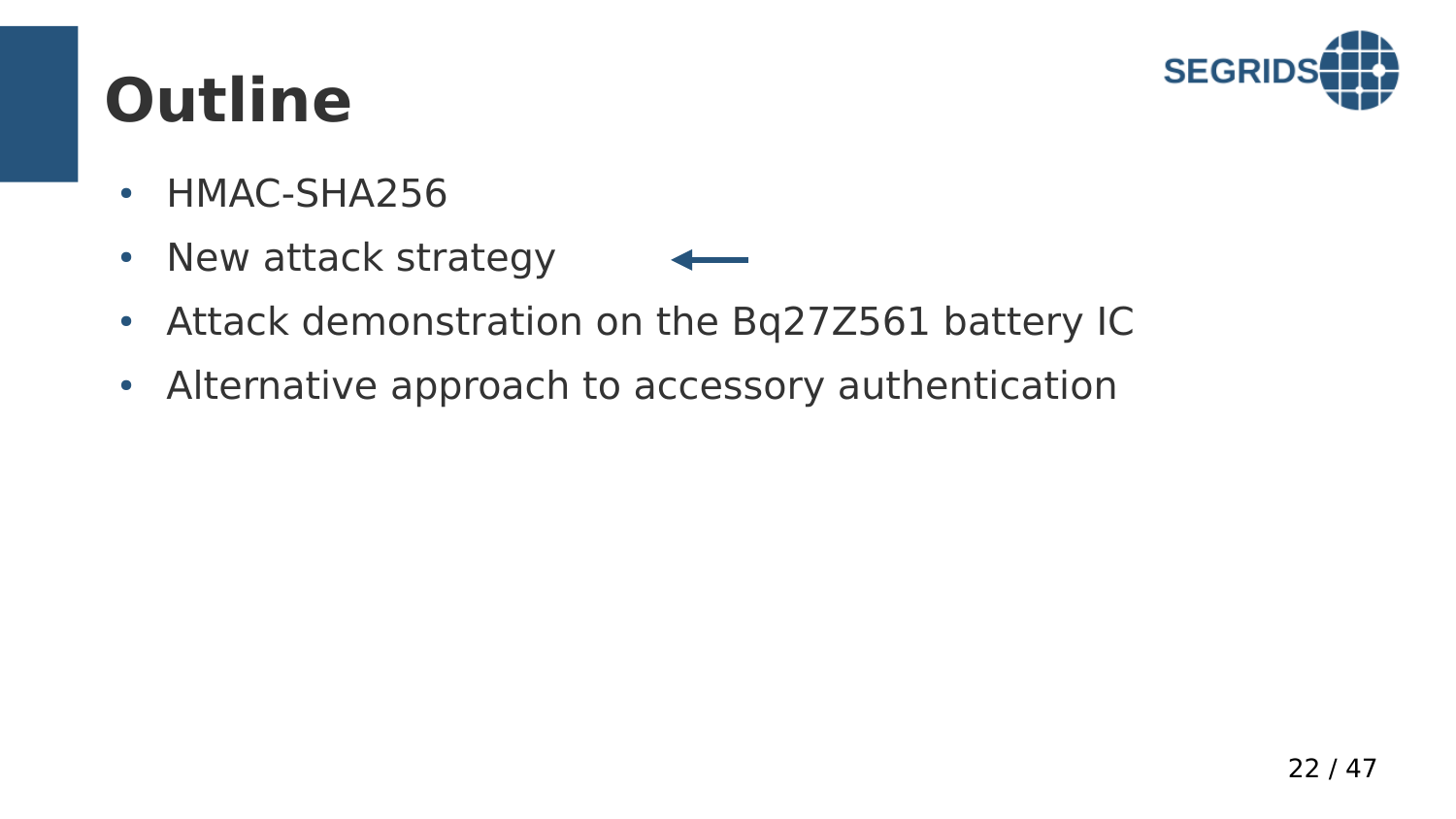

Leakage model:

HW leakage of  $a_t$ ,  $e_t$  for t=1,2,3,4, 60,61,62,63 Combine

- Known attack on **Sinner**
- New attack on **Souter**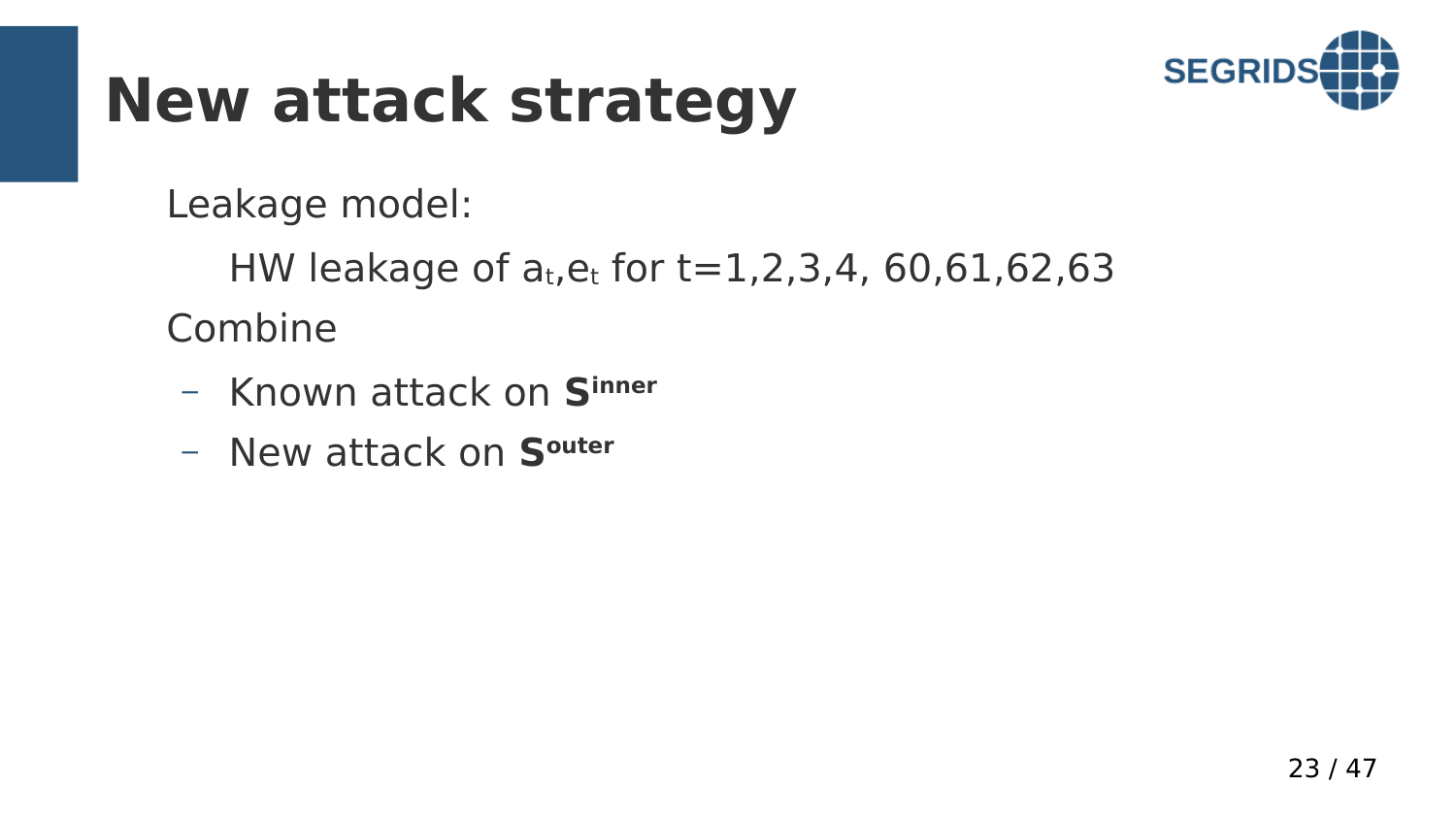### **New attack strategy**

Known attack on  $S^{inner} = (a_0, ..., h_0)$ 



choose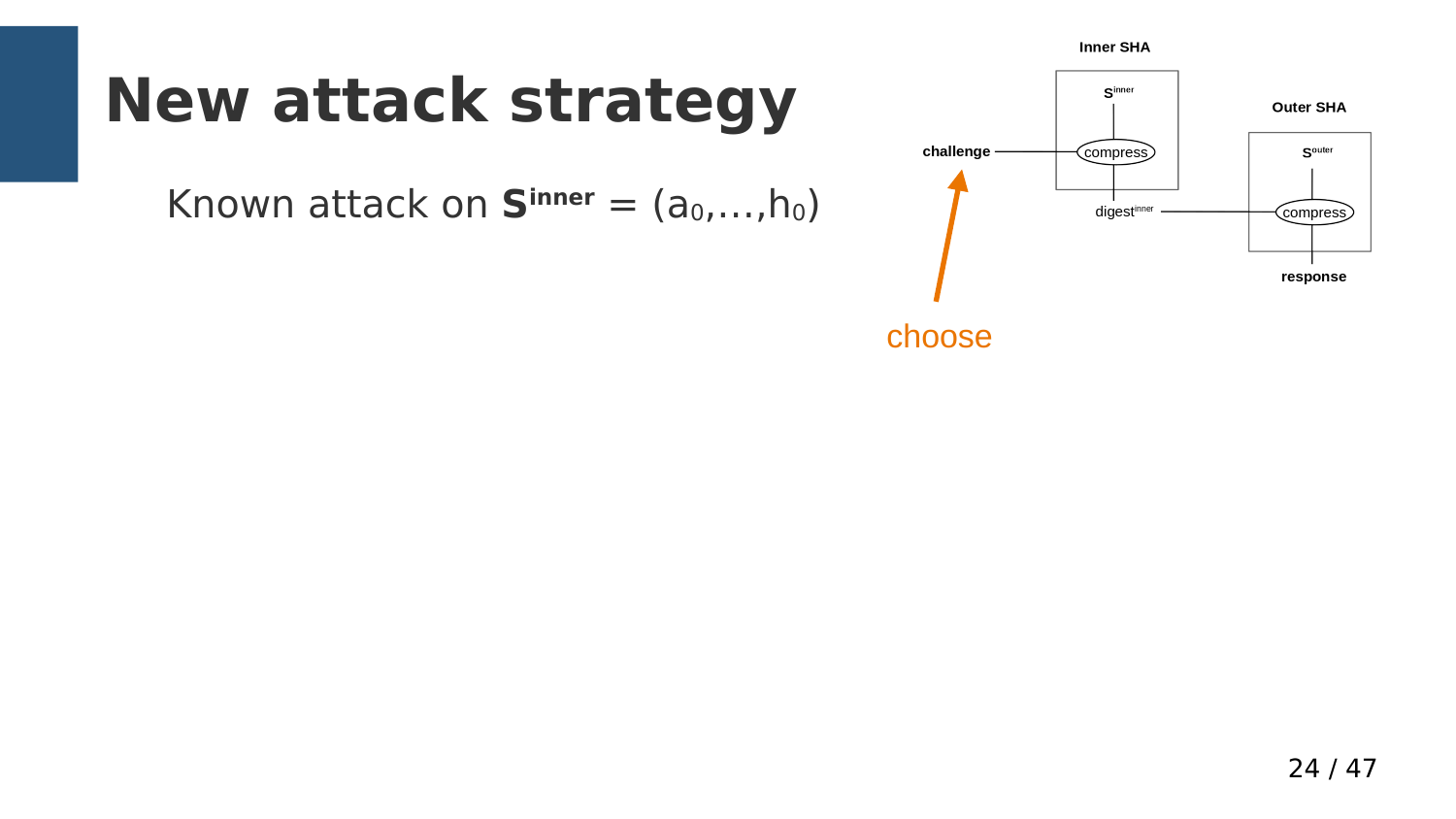# **New attack strategy**

Known attack on  $S^{inner} = (a_0, \ldots, h_0)$ 

– Targets:

 $a_t(0) := a_t$ (challenge=(0,0,...))  $e_t(0) := e_t$ (challenge=(0,0,...))

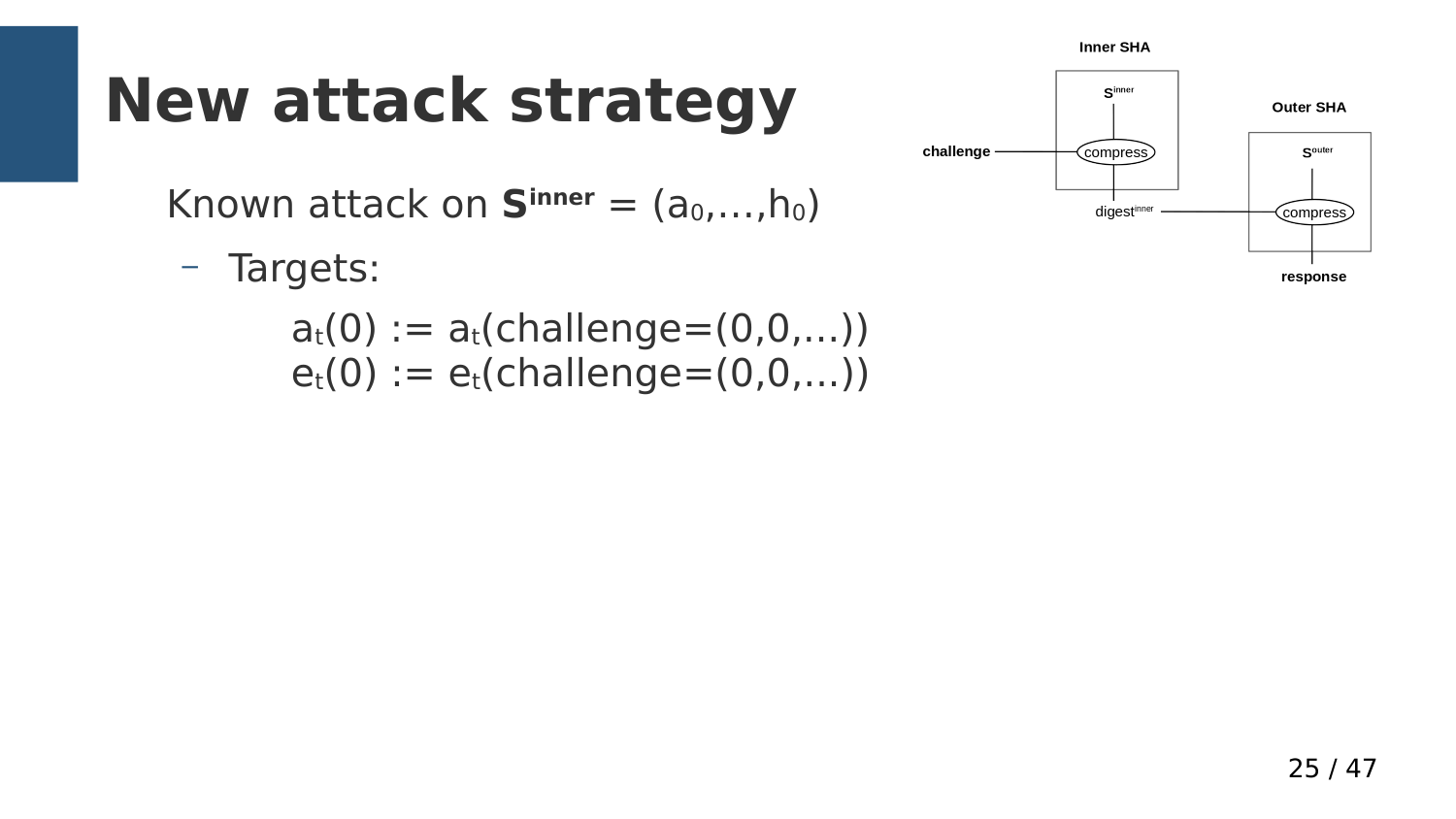# **New attack strategy**

Known attack on  $S^{inner} = (a_0, \ldots, b_0)$ 

– Targets:

 $a_t(0) := a_t$ (challenge=(0,0,...))  $e_t(0) := e_t$ (challenge=(0,0,...))

- 4 DPAs
	- DPA on  $a_1(0)$  and  $e_1(0)$  with challenge=(random, ...)
	- DPA on  $a_2(0)$  and  $e_2(0)$  with challenge=(0, random,...)
	- $_3$  DPA on  $a_3(0)$  and  $e_3(0)$  with challenge=(0,0, random,...)
	- $_4$  DPA on  $a_4(0)$  and  $e_4(0)$  with challenge=(0,0,0, random,...)

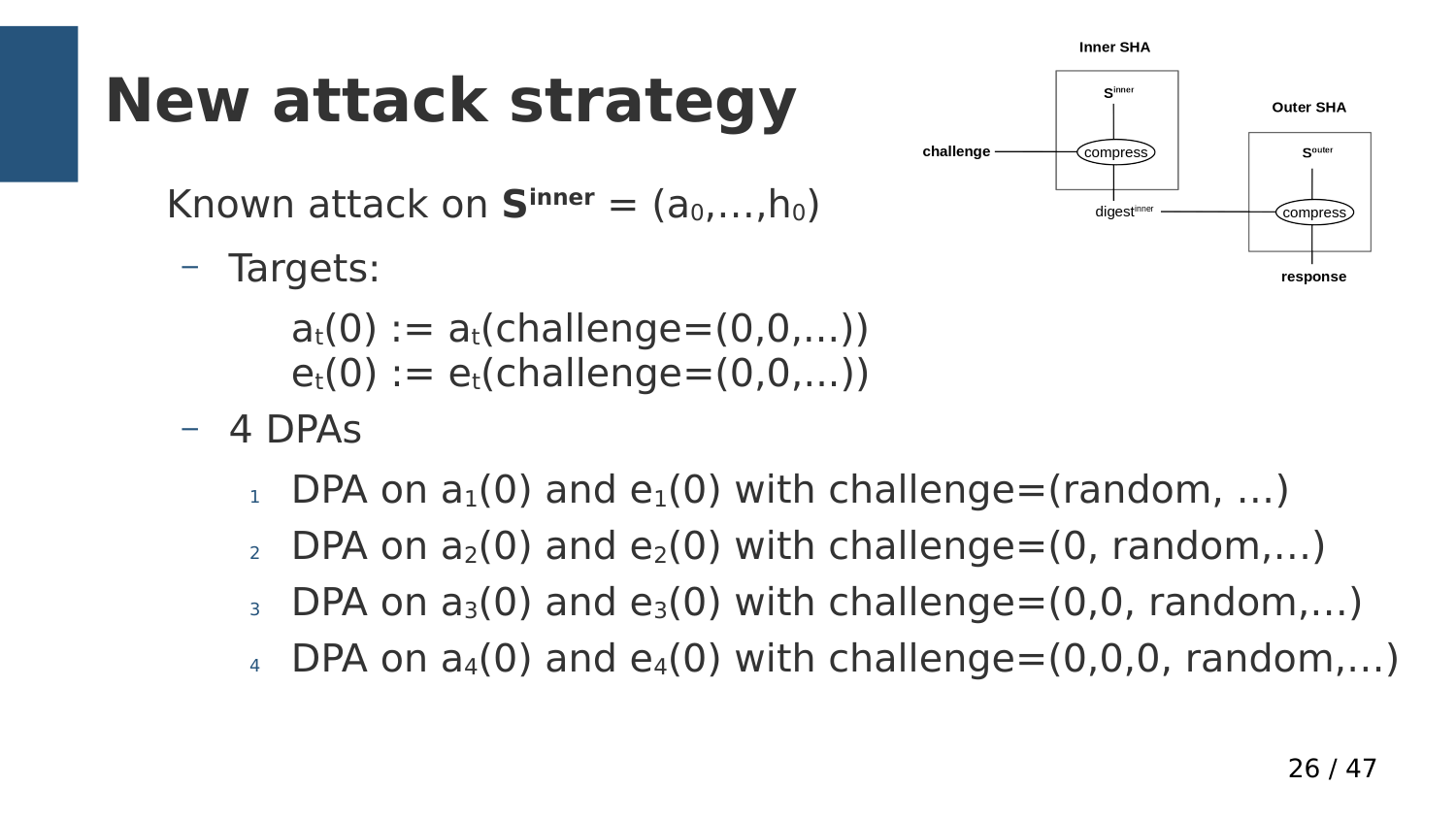# **New attack strategy**

Known attack on  $S^{inner} = (a_0, \ldots, b_0)$ 

– Targets:

 $a_t(0) := a_t$ (challenge= $(0,0,...)$ )  $e_t(0) := e_t$ (challenge=(0,0,...))

- 4 DPAs
	- $_1$  DPA on  $a_1(0)$  and  $e_1(0)$  with challenge=(random, ...)
	- $2$  DPA on  $a_2(0)$  and  $e_2(0)$  with challenge=(0, random,...)
	- $_3$  DPA on  $a_3(0)$  and  $e_3(0)$  with challenge=(0,0, random,...)
	- $_4$  DPA on  $a_4(0)$  and  $e_4(0)$  with challenge=(0,0,0, random,...)
- Compute back  $S^{inner}$  from  $a_1(0), e_1(0), \ldots, a_4(0), e_4(0)$

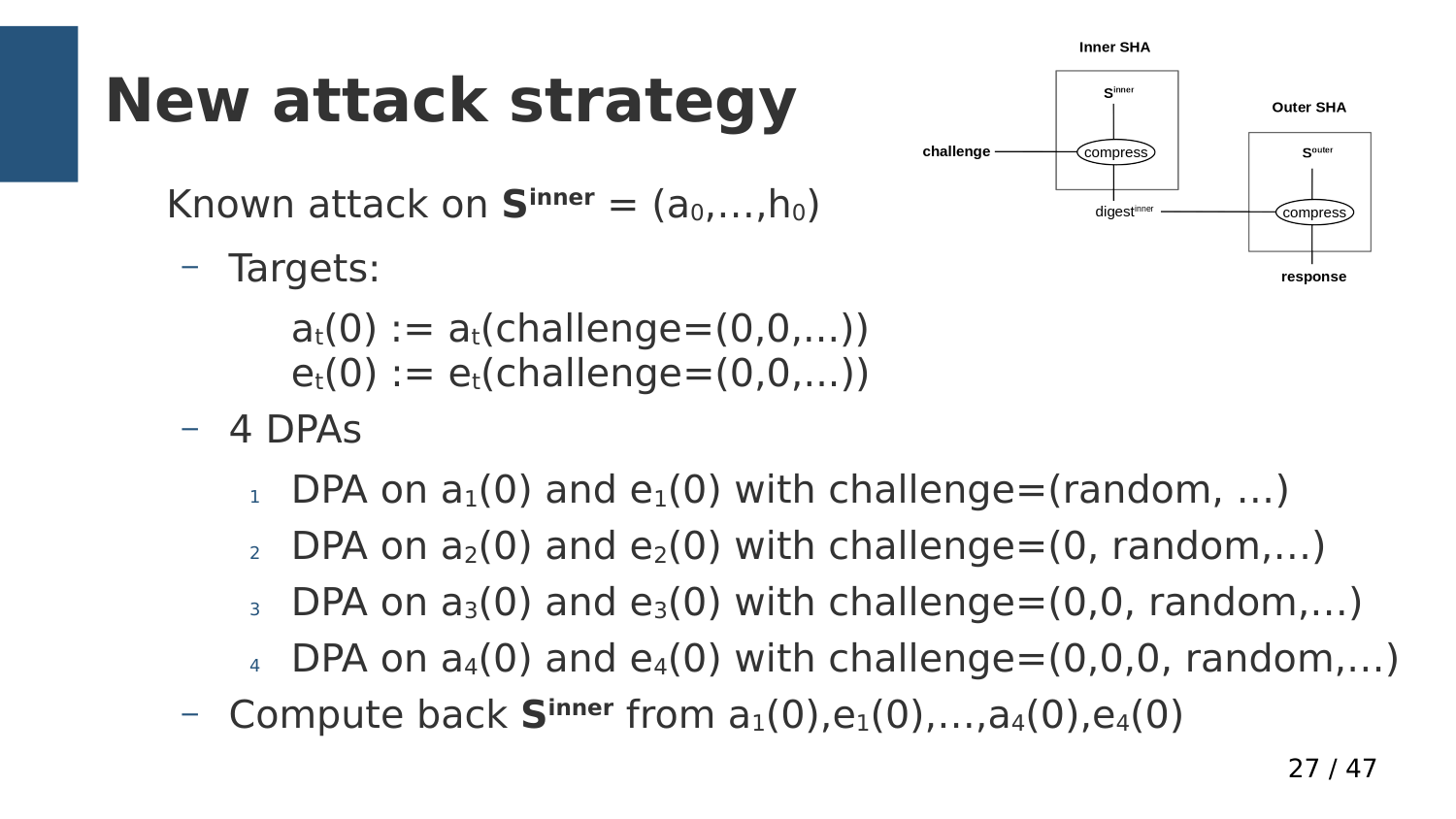## **New attack strategy**

New attack on **Souter**

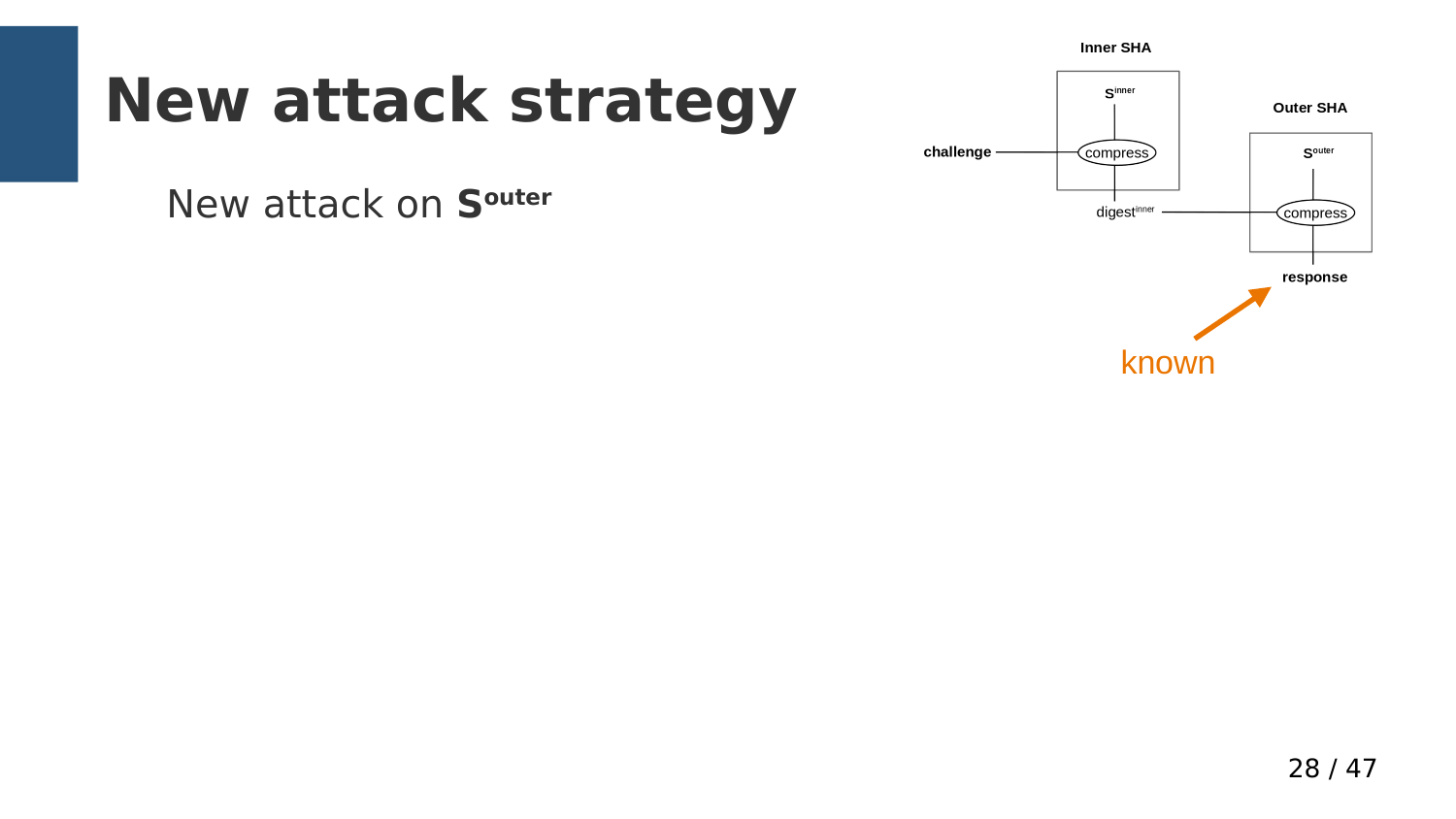# **New attack strategy**

New attack on **Souter**

– Final addition:

**response** =  $S^{outer} + (a_{64},...,h_{64})$ 

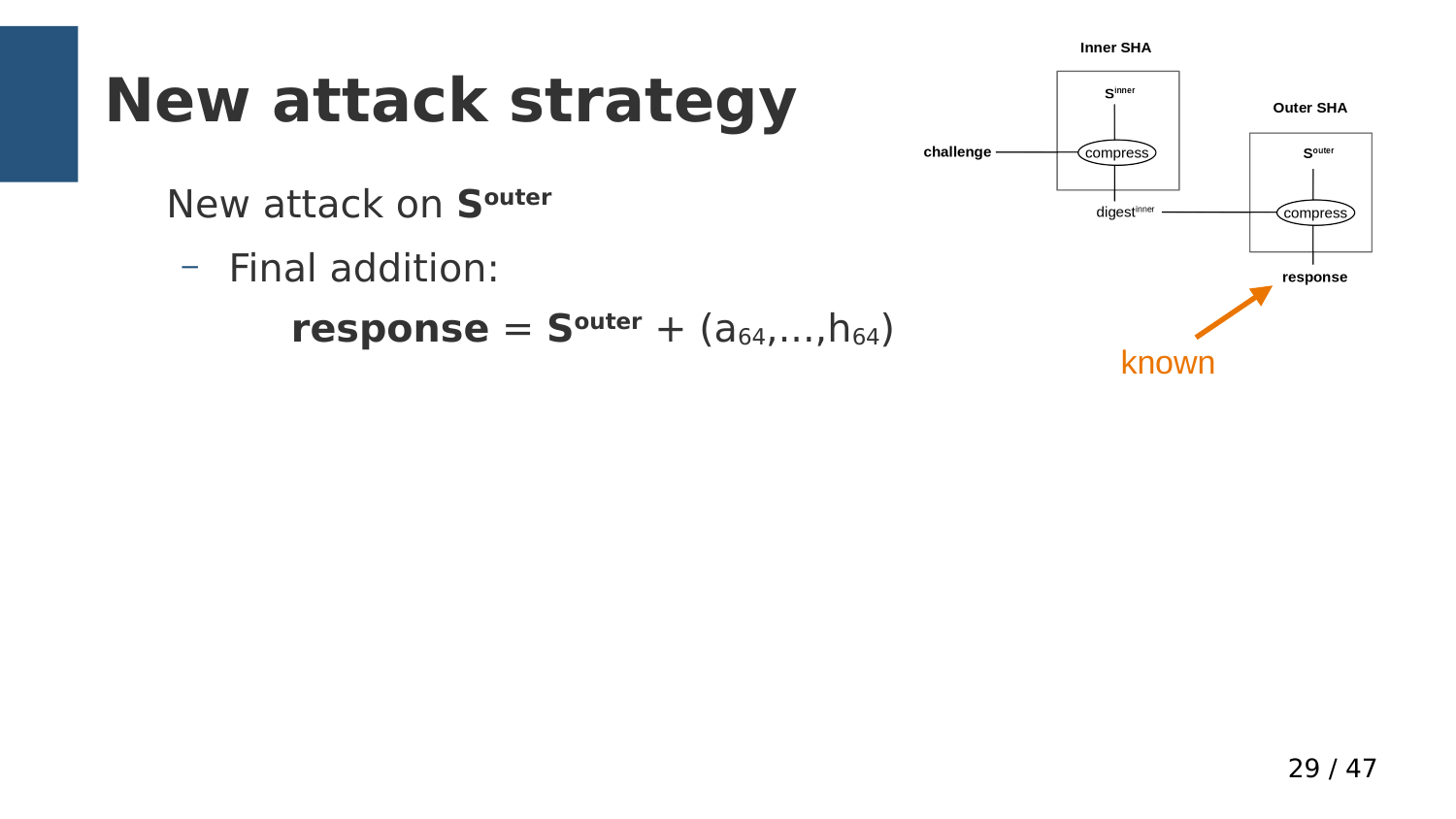# **New attack strategy**

New attack on **Souter**

– Final addition:

**response** =  $S^{outer} + (a_{64},...,h_{64})$ 

– DPA attack on:

(a64,...,h64) = **response** – **Souter**

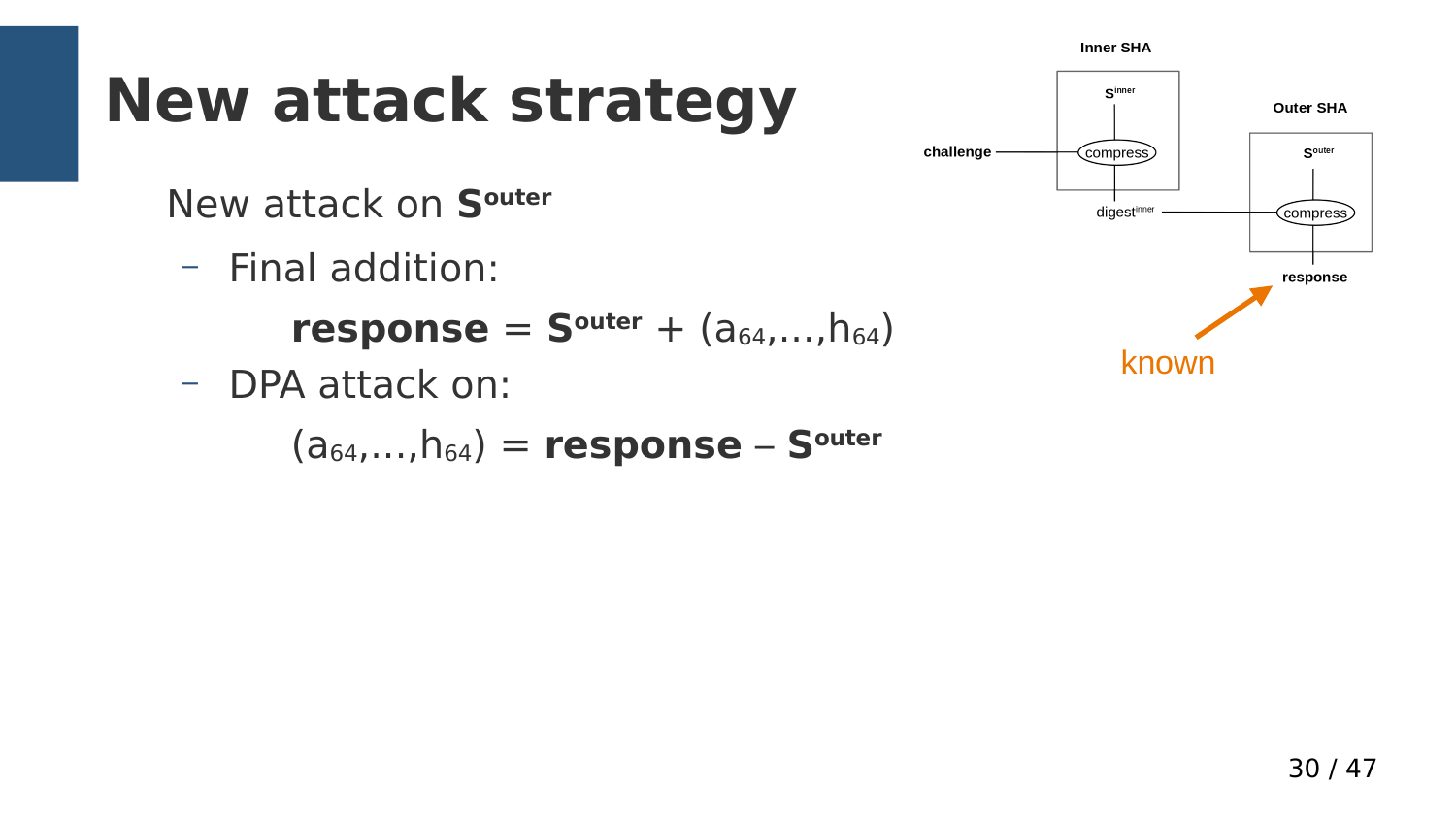# **New attack strategy**

New attack on **Souter**

– Final addition:

**response** =  $S^{outer} + (a_{64},...,h_{64})$ 

– DPA attack on:

(a64,...,h64) = **response** – **Souter**

Leaking in rounds t=61,…,63



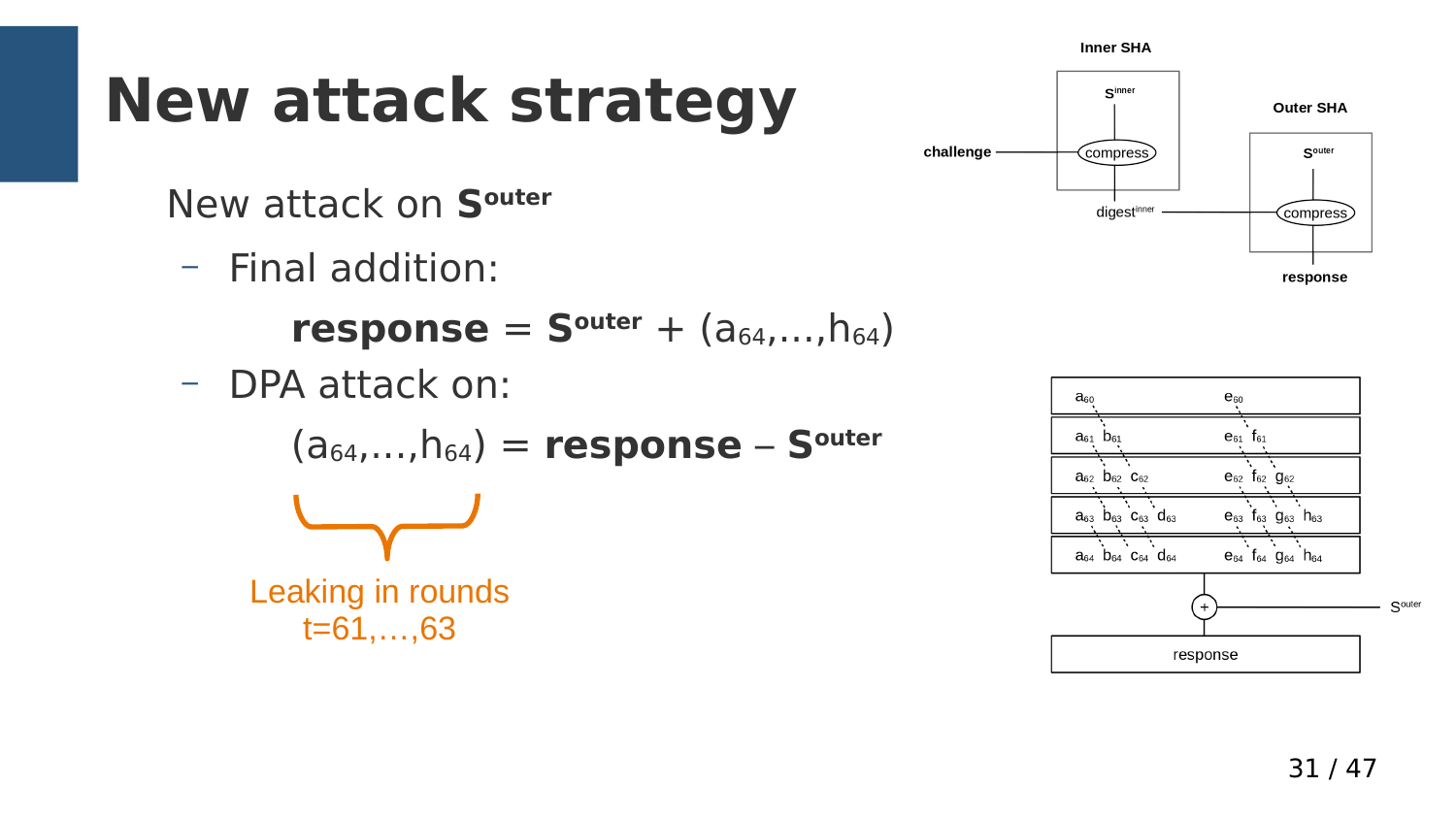# **New attack strategy**

New attack on **Souter**

– Final addition:

**response** =  $S^{outer} + (a_{64},...,h_{64})$ 

– DPA attack on:

(a64,...,h64) = **response** – **Souter** Leaking in rounds  $t = 61, \ldots, 63$ Known & random Secret & constant



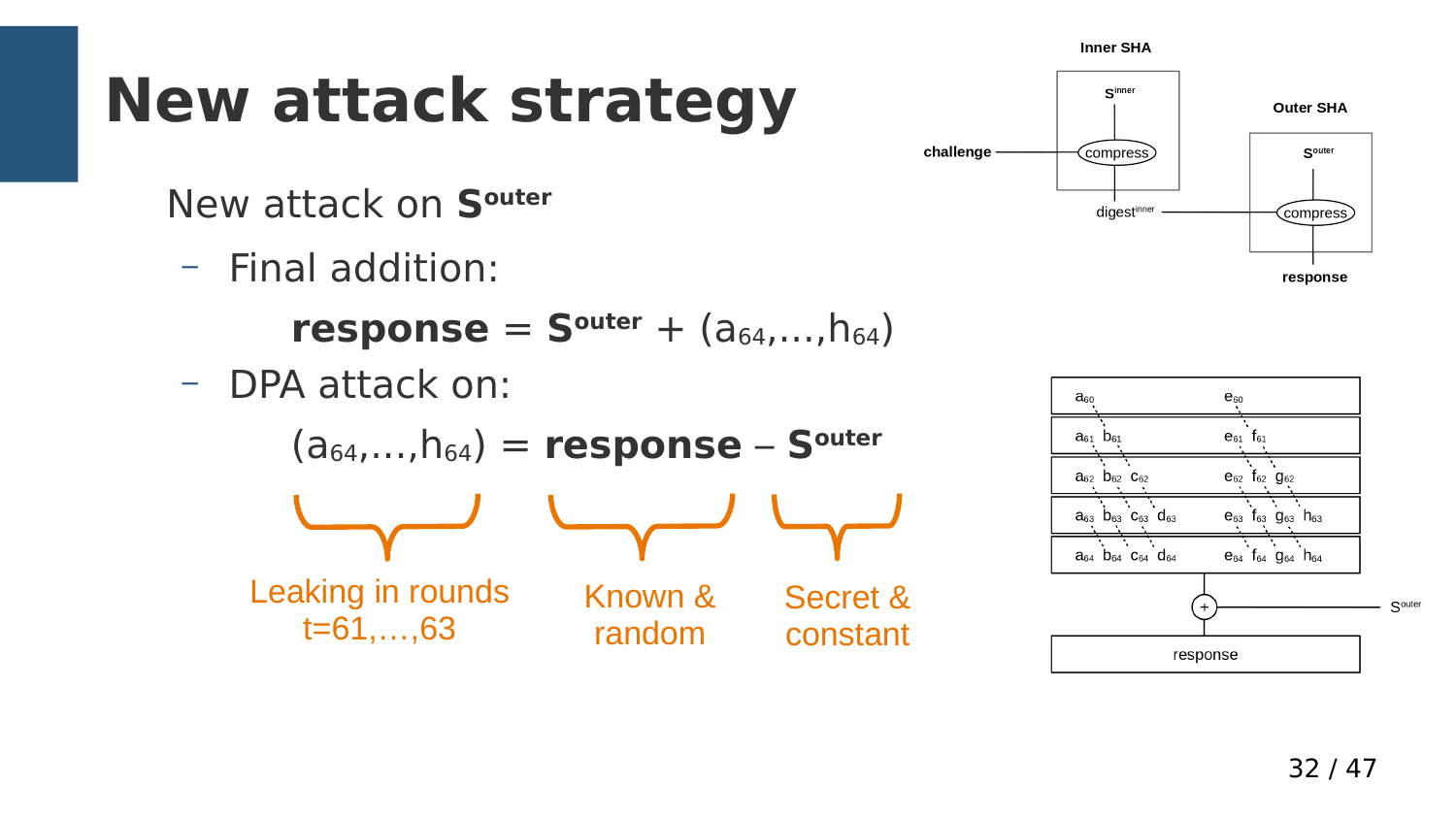# **New attack strategy**

New attack on **Souter**

– Final addition:

**response** =  $S^{outer} + (a_{64},...,h_{64})$ 

– DPA attack on:

 $(a_{64},...,h_{64})$  = **response** – **S**<sup>outer</sup>  $a_{64}$  leakage  $\equiv$  >  $S<sup>outer</sup>[0]$  $a_{63}$  leakage  $\equiv$  >  $S<sup>outer</sup>[1]$  $a_{62}$  leakage  $\equiv$  >  $S<sup>outer</sup>[2]$  $a_{61}$  leakage  $\equiv$  >  $S<sup>outer</sup>[3]$ 



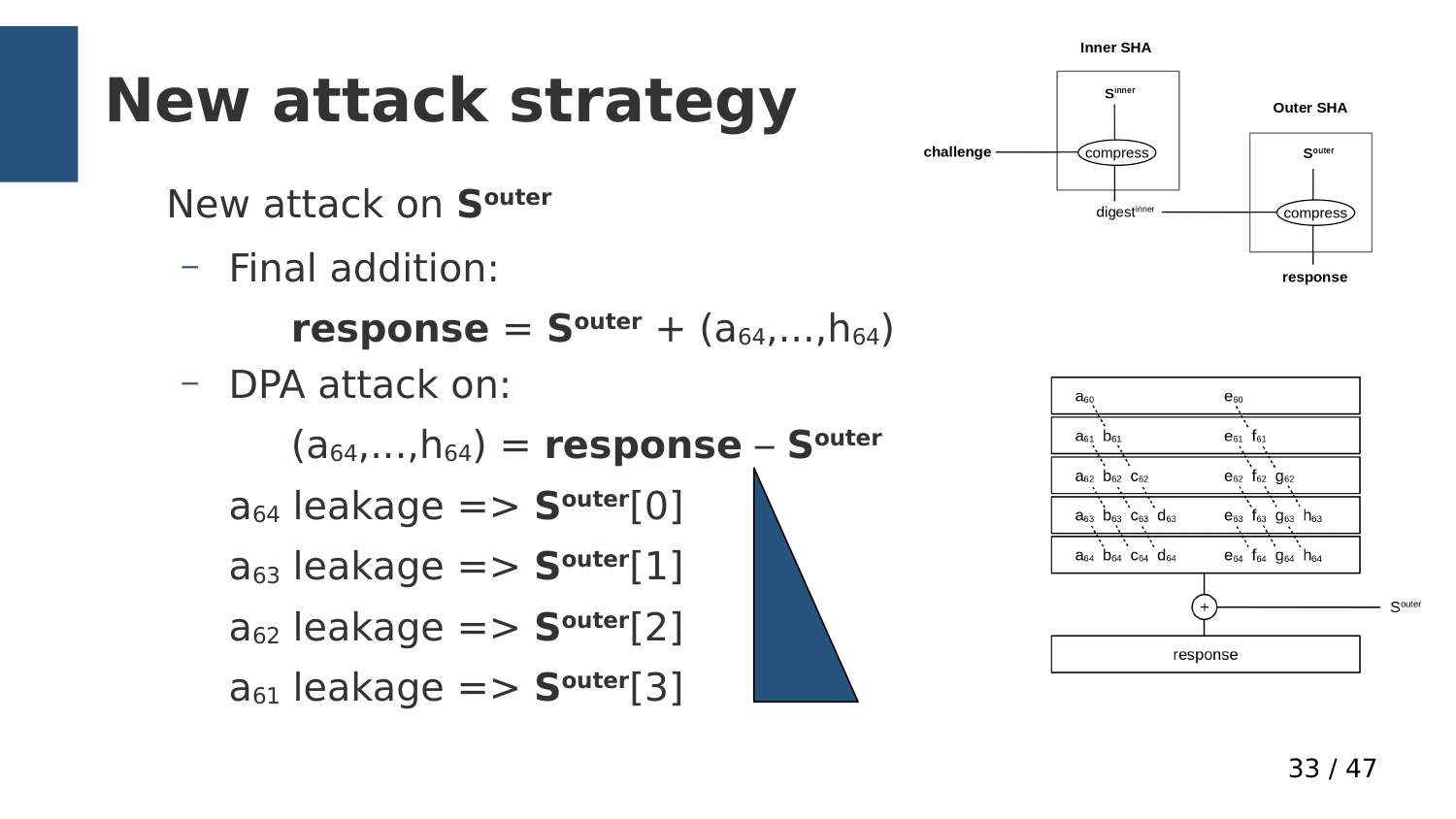

New attack on **Souter**



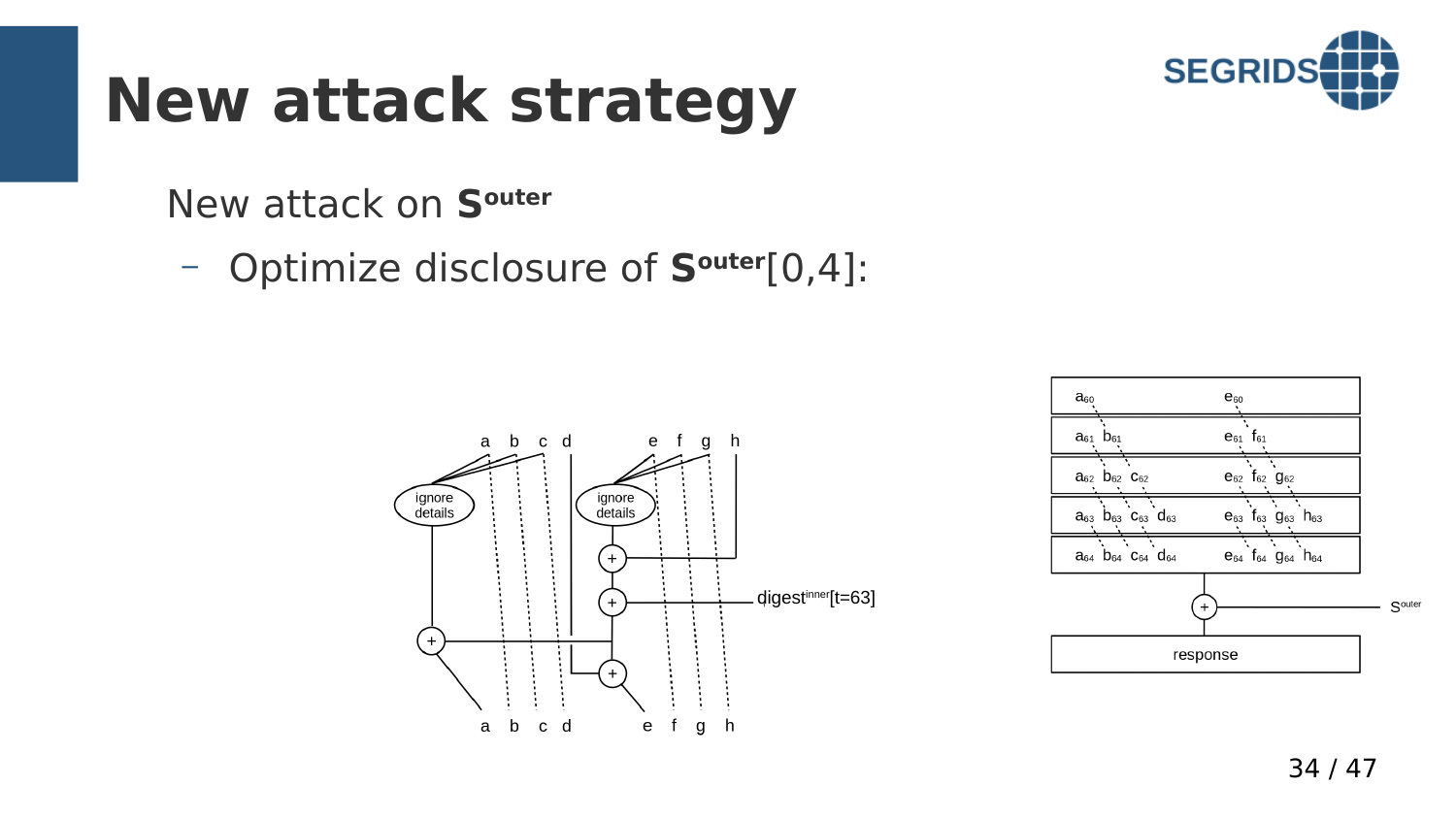

#### New attack on **Souter**



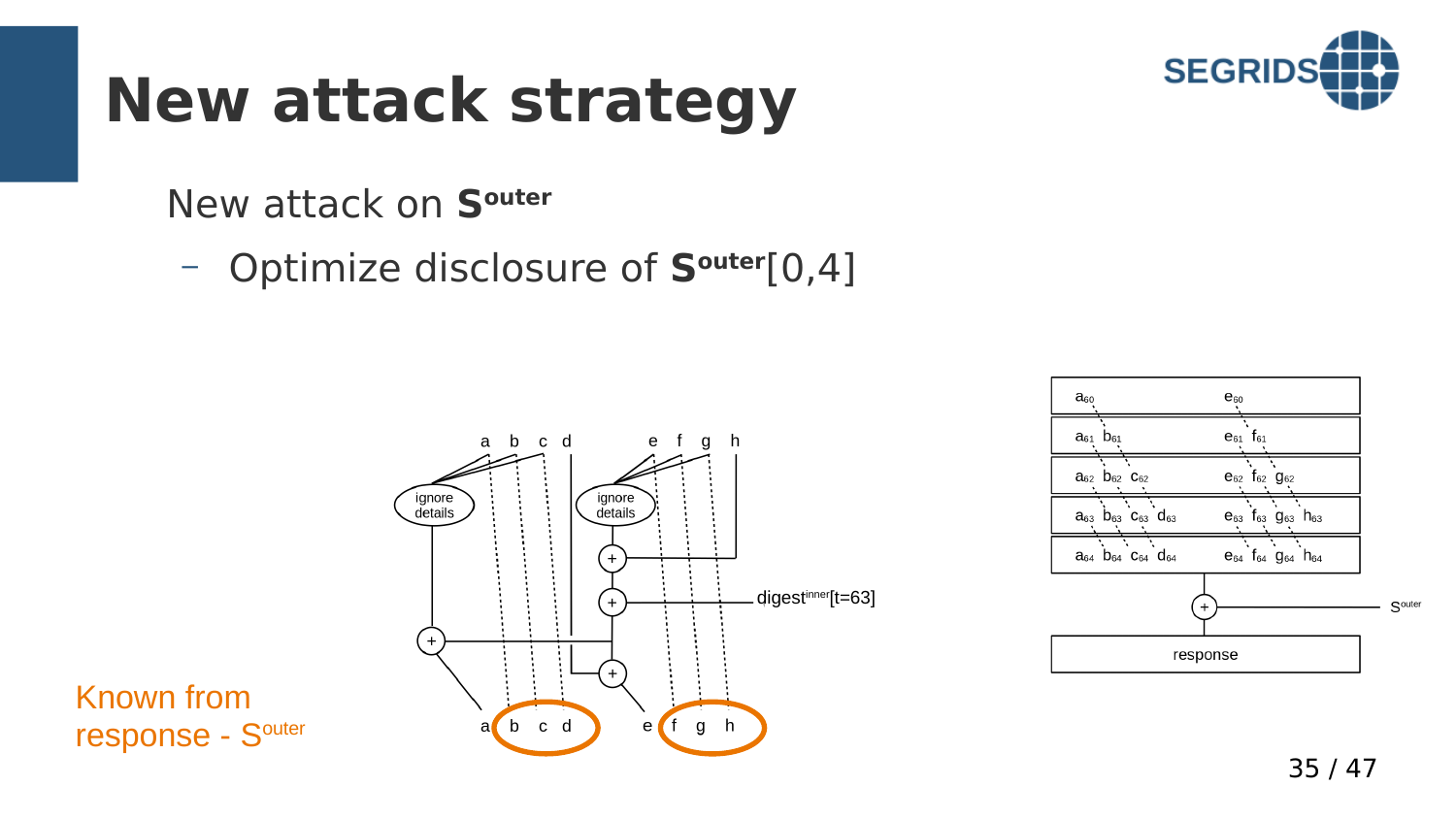

#### New attack on **Souter**





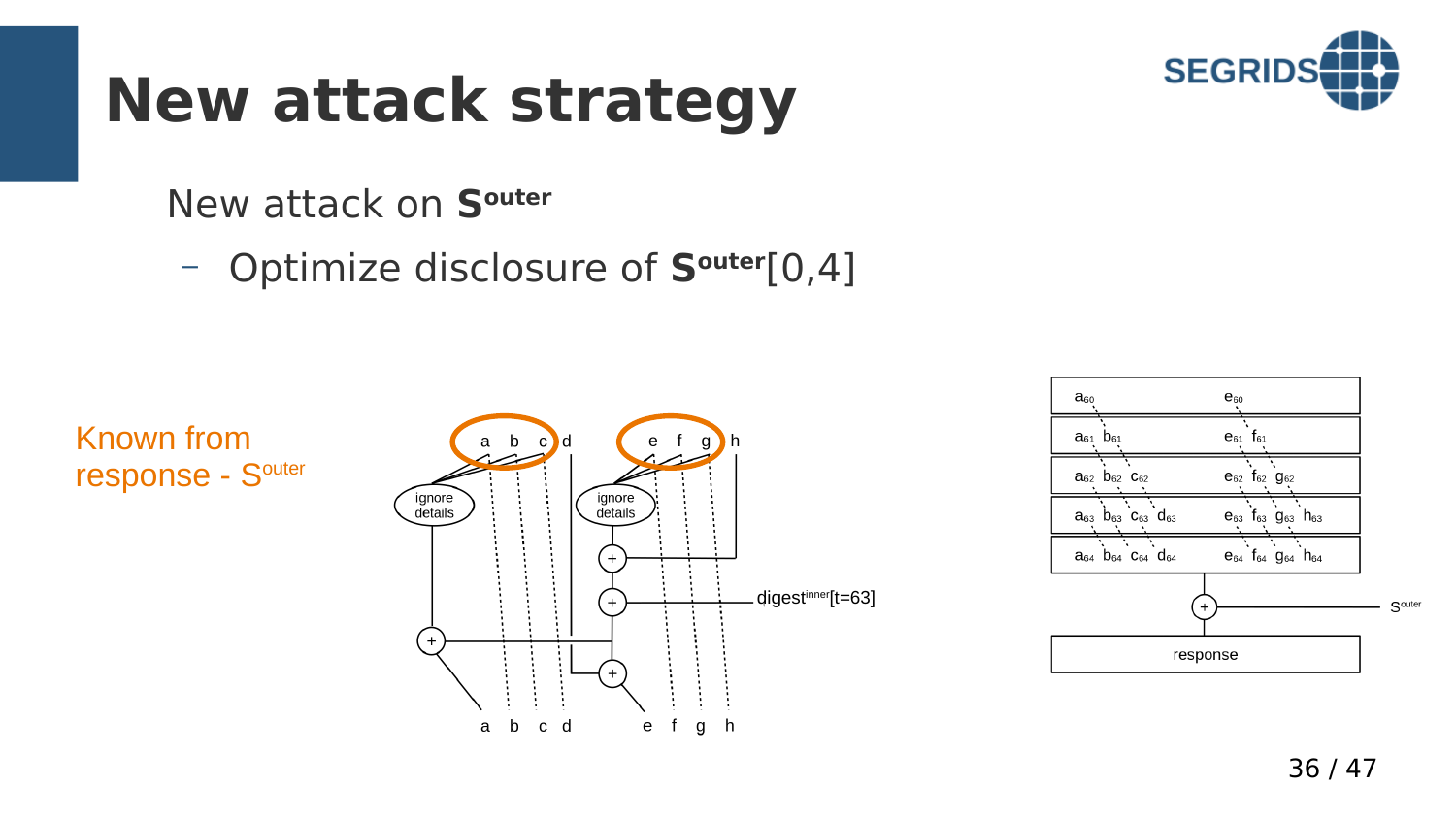

#### New attack on **Souter**





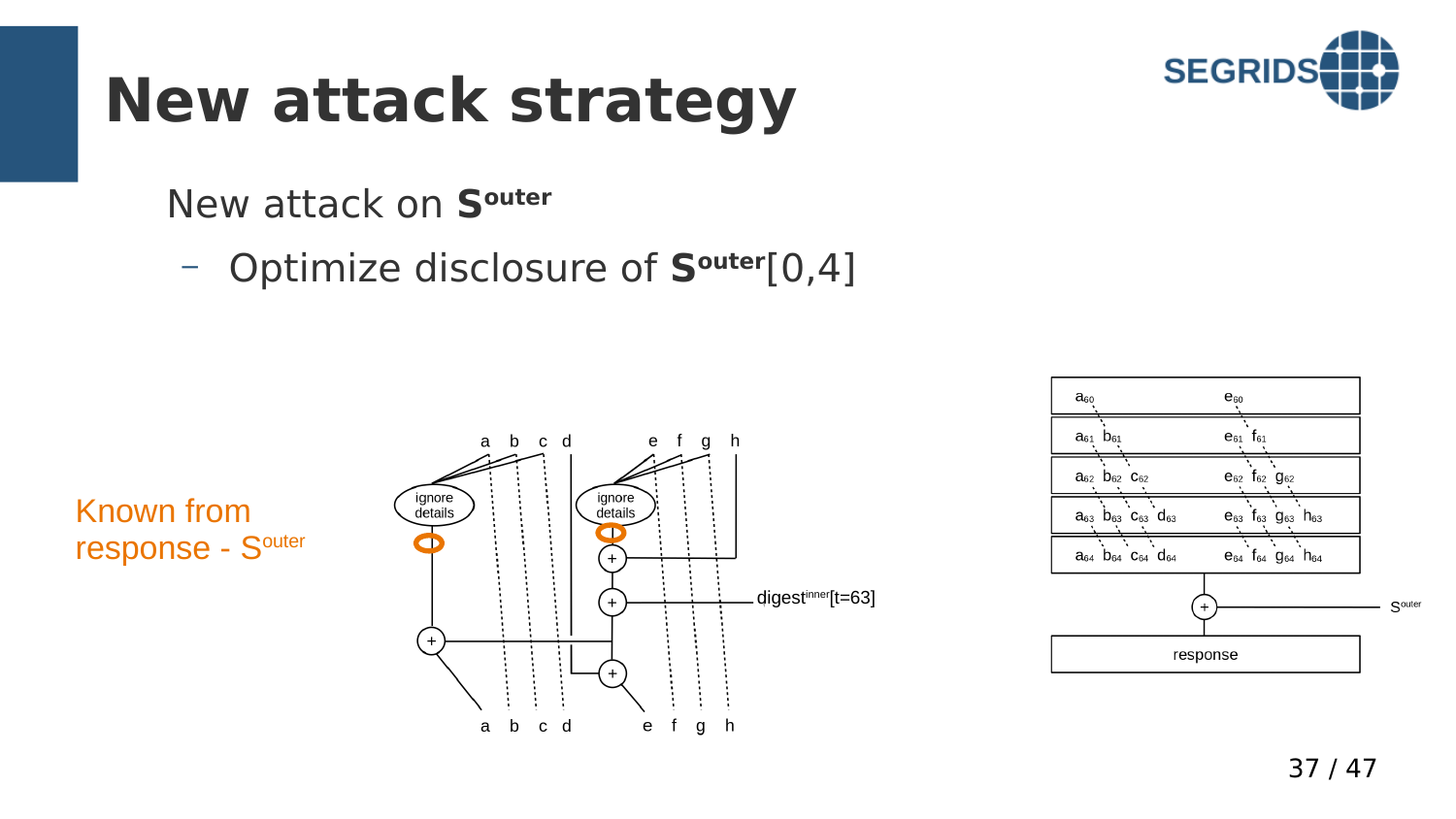

 $e_{60}$ 

 $a_{60}$ 

#### New attack on **Souter**

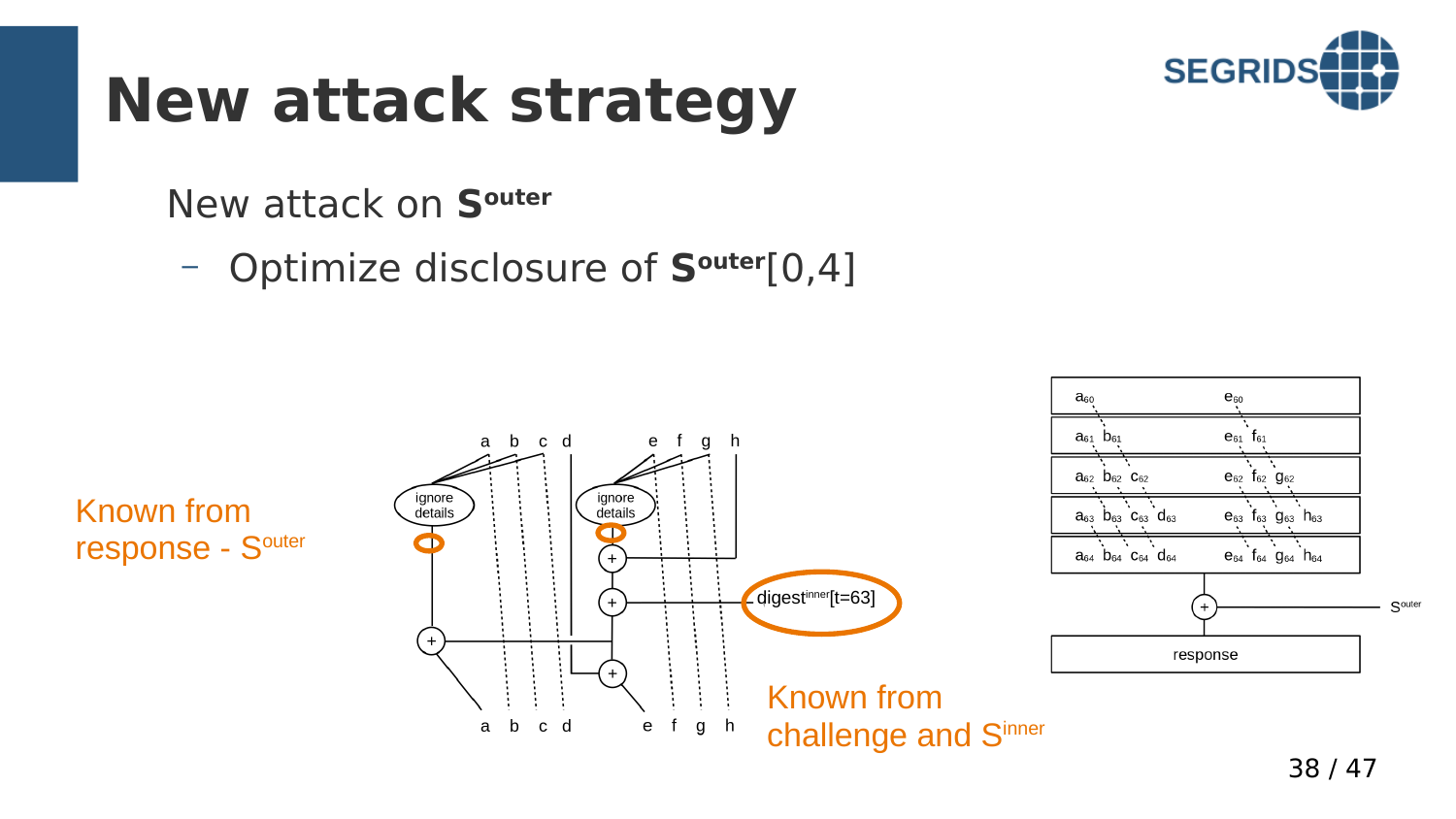

 $e_{60}$ 

 $a_{60}$ 

#### New attack on **Souter**

– Optimize disclosure of **Souter**[0,4]



 $\Rightarrow$  a<sub>64</sub> = known data + h<sub>63</sub>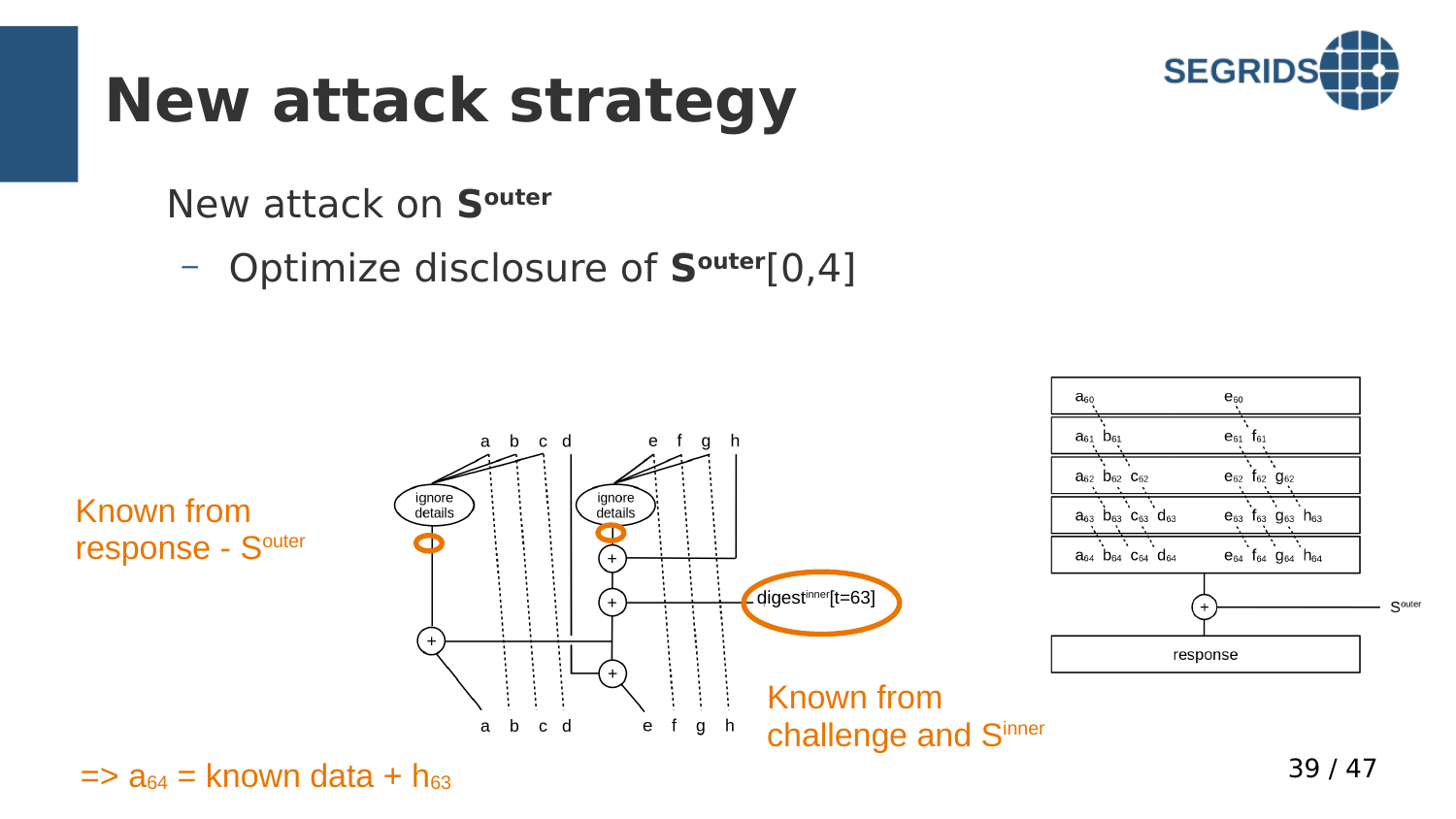

 $e_{60}$ 

 $a_{60}$ 

#### New attack on **Souter**

– Optimize disclosure of **Souter**[0,4]



 $\Rightarrow$  a<sub>64</sub> = known data +  $e_{60}$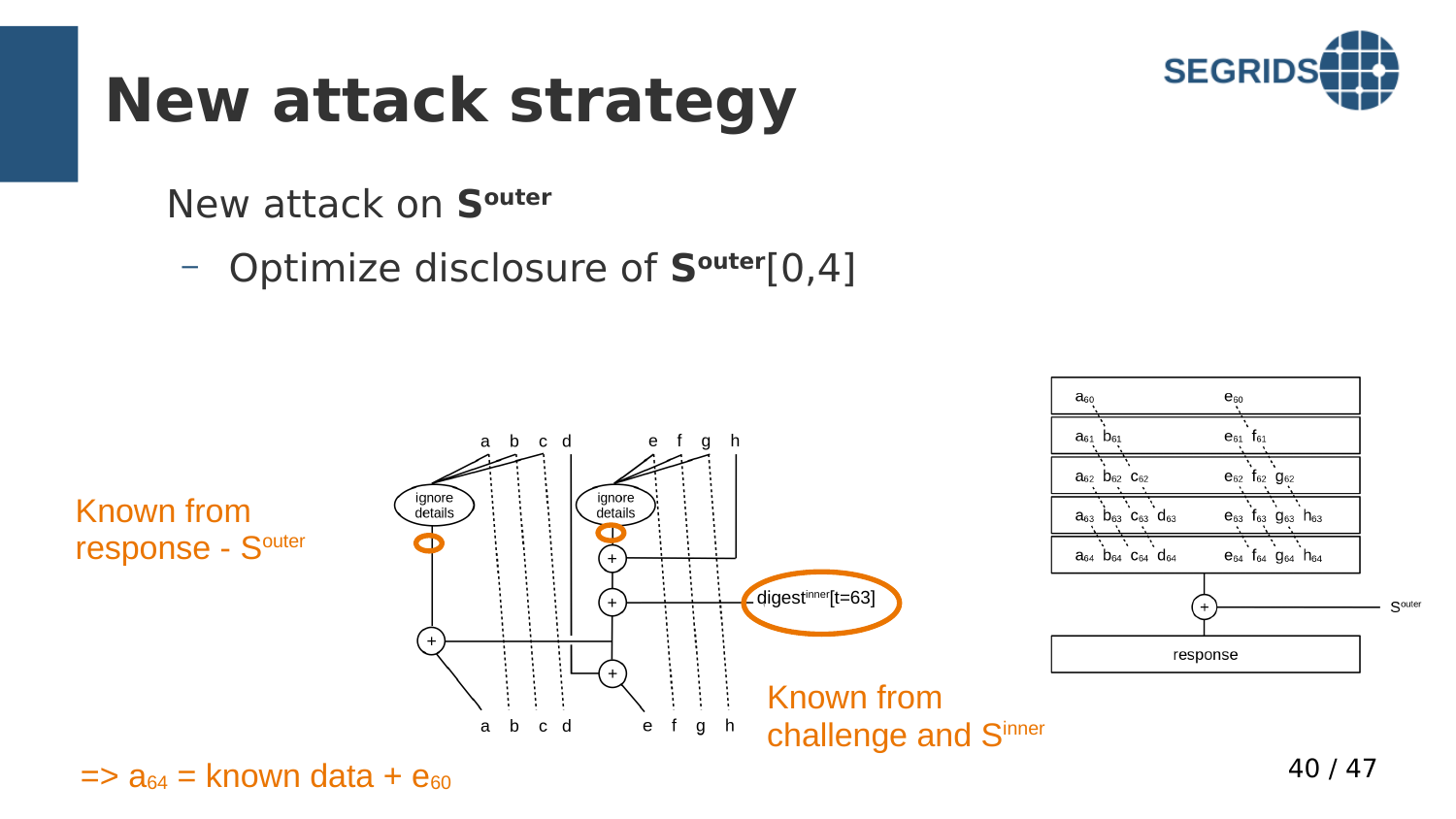

New attack on **Souter**

– Optimize disclosure of **Souter**[0,4]:  $e_{60}$  leakage  $\equiv$  >  $S<sup>outer</sup>[0]$  $a_{63}$  leakage  $\equiv$  >  $S<sup>outer</sup>[1]$  $a_{62}$  leakage  $\equiv$  >  $S<sup>outer</sup>[2]$  $a_{61}$  leakage  $\equiv$  >  $S<sup>outer</sup>[3]$ 

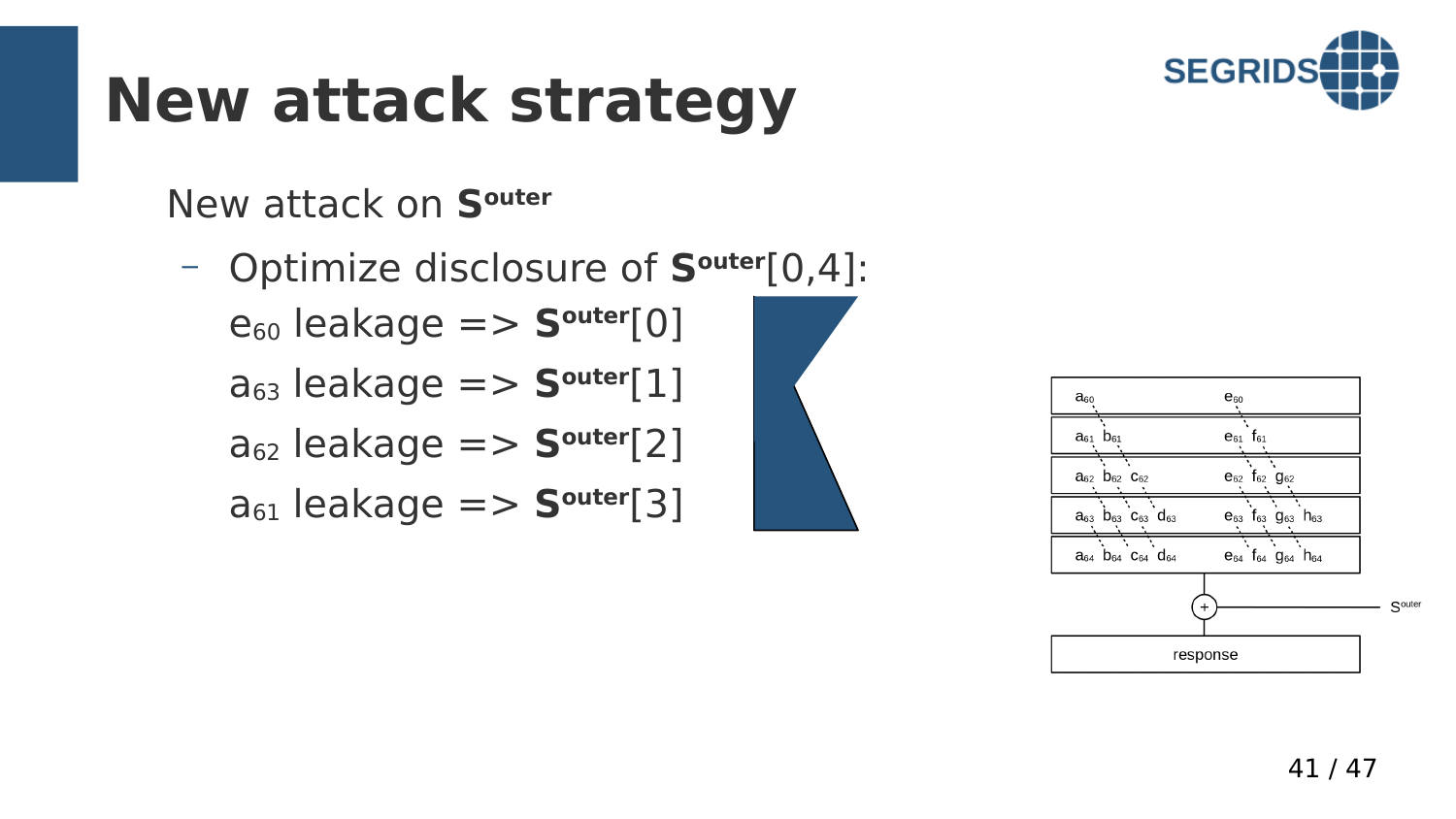$S<sup>inner</sup>$ 

compress

digestinner

challenge

# **New attack strategy**

#### **Summary:**

- New attack on HMAC only targeting persistent variables a and e.
- Applicable similar to SHA1 and SHA512
- Not applicable to SHA384 due to truncated response

**Outer SHA** 

Souter

compress

response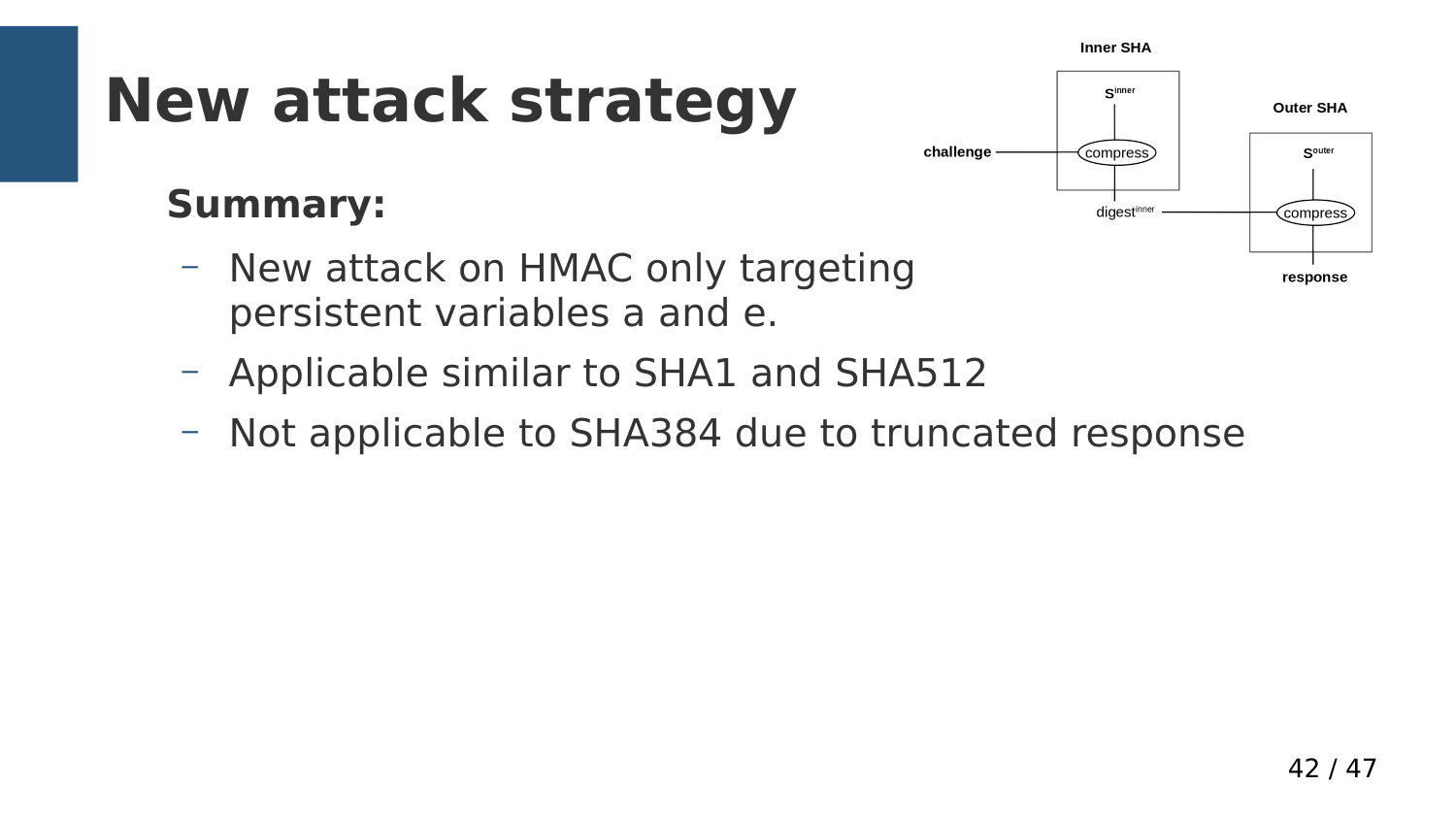

# **Outline**

- HMAC-SHA256
- New attack strategy
- Attack demonstration on the Bq27Z561 battery IC  $\overline{\phantom{0}}$
- Alternative approach to accessory authentication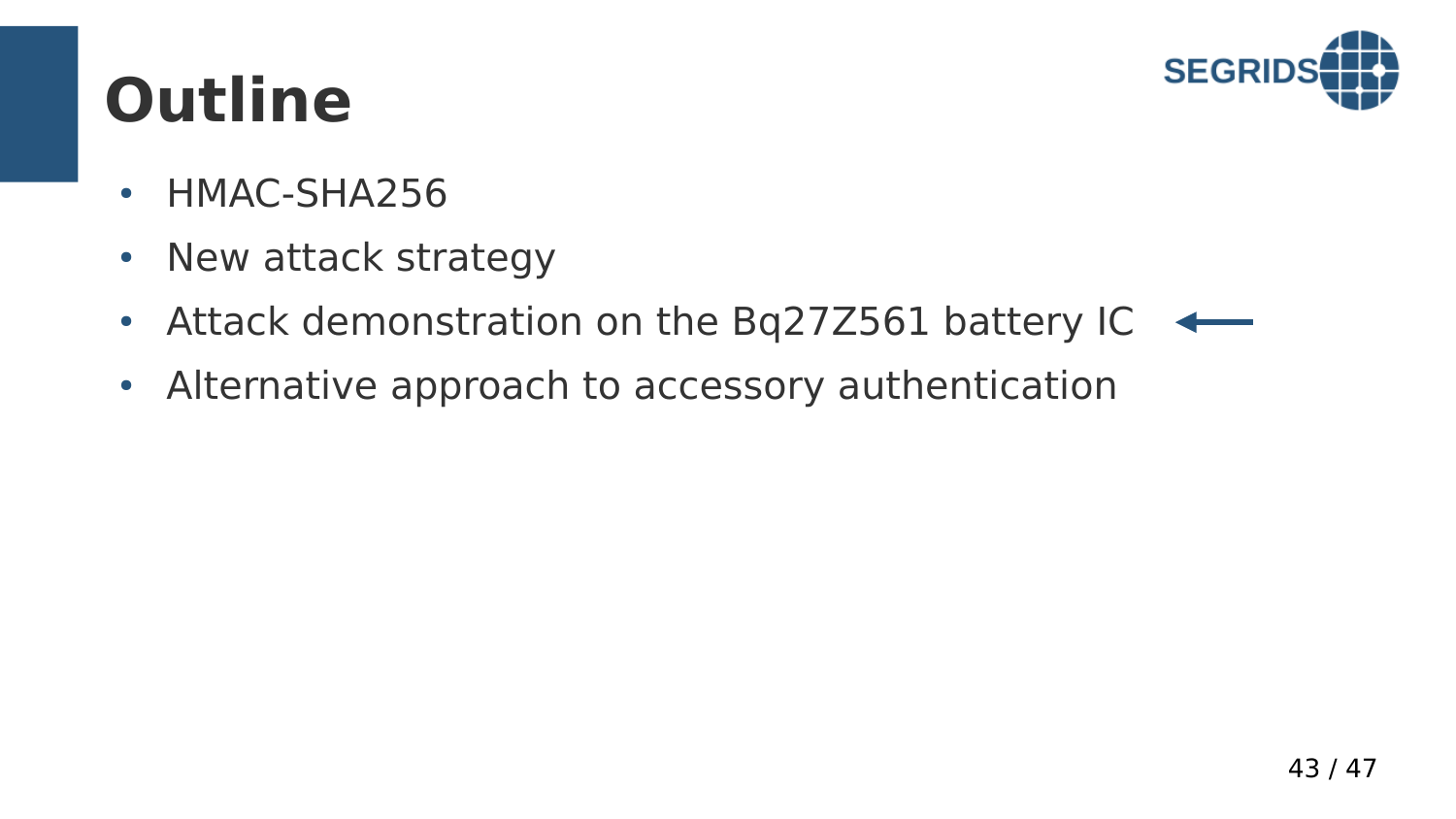### **Attack demonstration**





Bq27z561 fuel gauge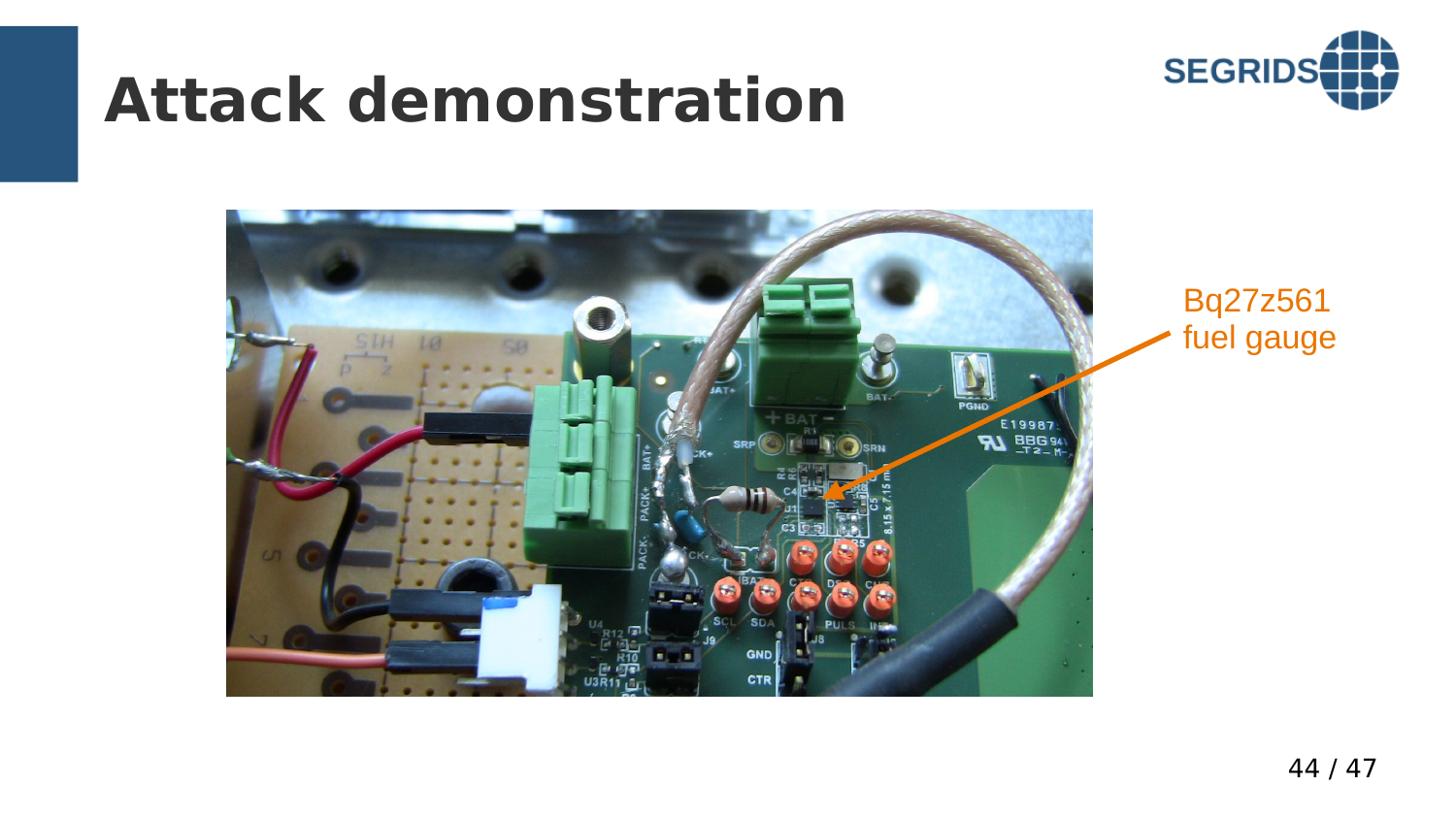

## **Attack demonstration**

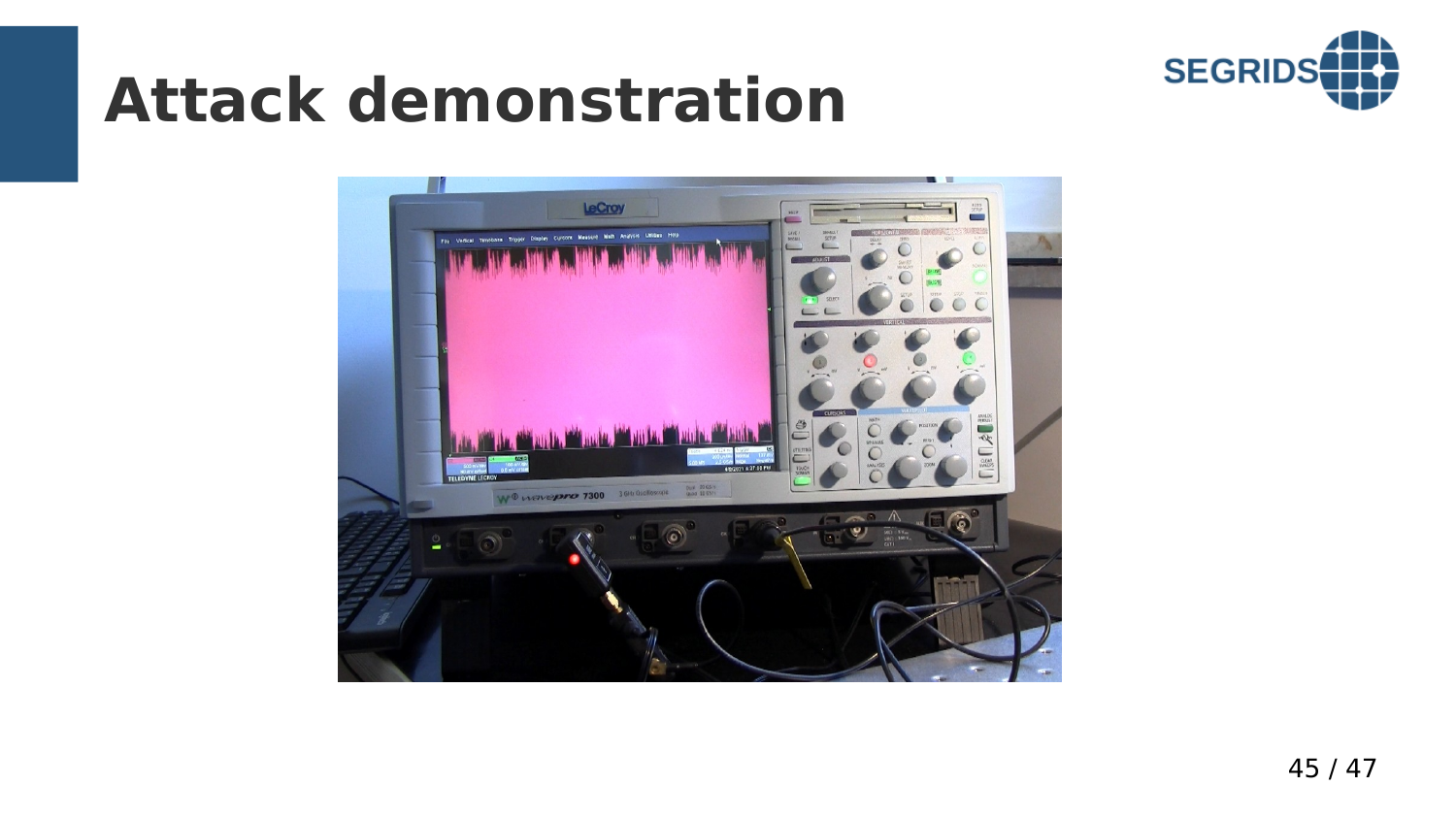# **Alternative approach**



Hardware intrinsic accessory authentication

- Cheaper than certified security controllers
- Our solution is based on MCU intrinsic timing properties
- SIMPL = SIMulation Possible but Laborious is sufficient for the use case